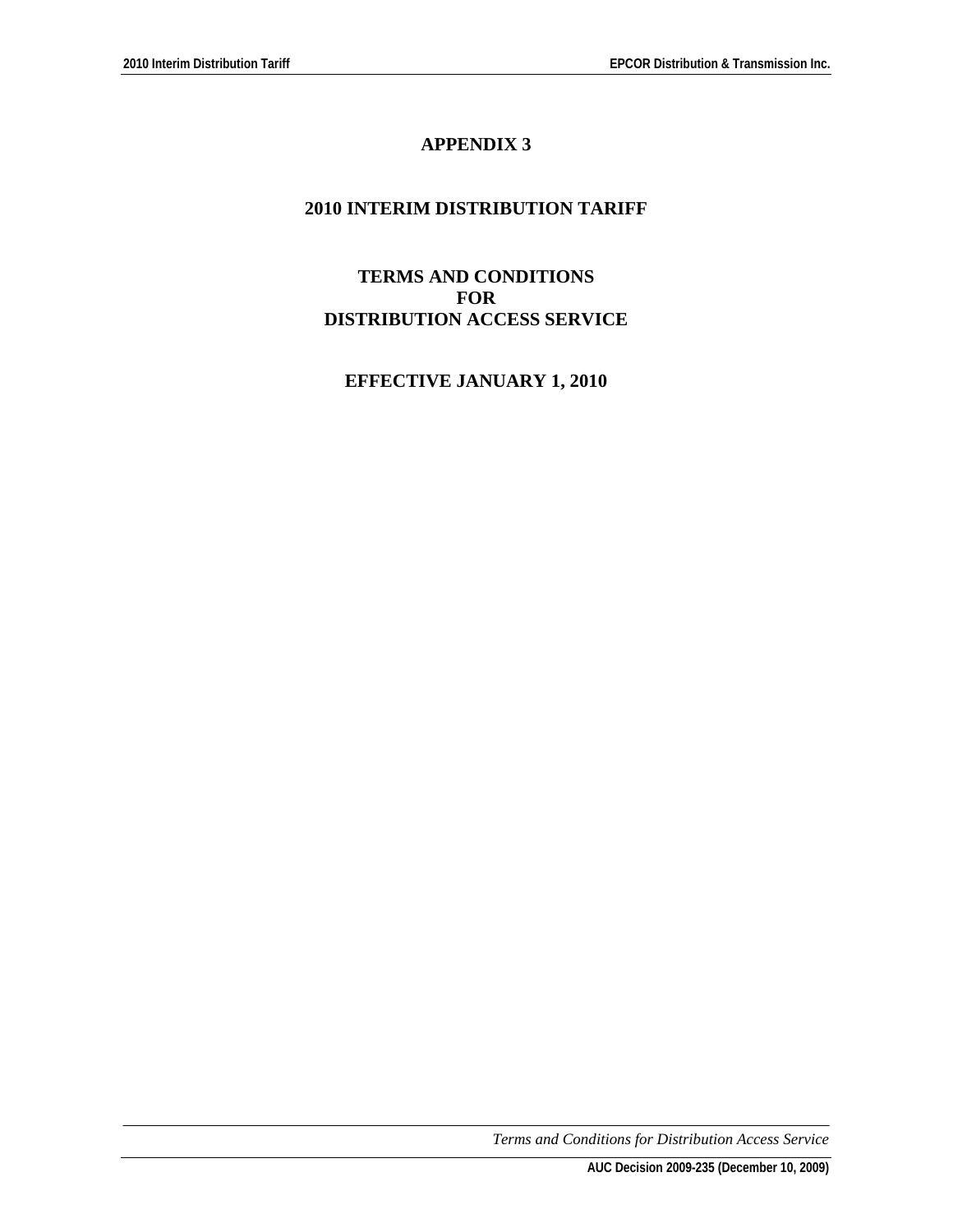| Page:       | Page 2 of 29 |
|-------------|--------------|
| Effective:  | 2008-01-01   |
| Supercedes: | 2007-01-01   |

# **TABLE OF CONTENTS**

<span id="page-1-0"></span>

| 2.1  |                                                                     |  |
|------|---------------------------------------------------------------------|--|
| 2.2  |                                                                     |  |
| 2.3  |                                                                     |  |
| 2.4  |                                                                     |  |
|      |                                                                     |  |
| 3.1  |                                                                     |  |
| 3.2  |                                                                     |  |
| 3.3  |                                                                     |  |
| 3.4  |                                                                     |  |
| 3.5  |                                                                     |  |
| 3.6  |                                                                     |  |
| 3.7  |                                                                     |  |
| 3.8  |                                                                     |  |
|      |                                                                     |  |
| 4.1  | Customer Inquiries Related to Emergency Situations and Outages 10   |  |
| 4.2  |                                                                     |  |
|      |                                                                     |  |
| 5.1  |                                                                     |  |
| 5.2  |                                                                     |  |
| 5.3  |                                                                     |  |
|      |                                                                     |  |
| 6.1  |                                                                     |  |
| 6.2  |                                                                     |  |
| 6.3  |                                                                     |  |
| 6.4  | Billing Period and Information for Distribution Access Service  14  |  |
| 6.5  |                                                                     |  |
| 6.6  |                                                                     |  |
| 6.7  |                                                                     |  |
| 6.8  |                                                                     |  |
| 69   |                                                                     |  |
| 6.10 |                                                                     |  |
|      | <b>ARTICLE 7 - DISCONTINUANCE OF DISTRIBUTION ACCESS SERVICE 16</b> |  |
| 7.1  |                                                                     |  |
| 7.2  |                                                                     |  |
| 7.3  |                                                                     |  |
|      |                                                                     |  |
| 8.1  |                                                                     |  |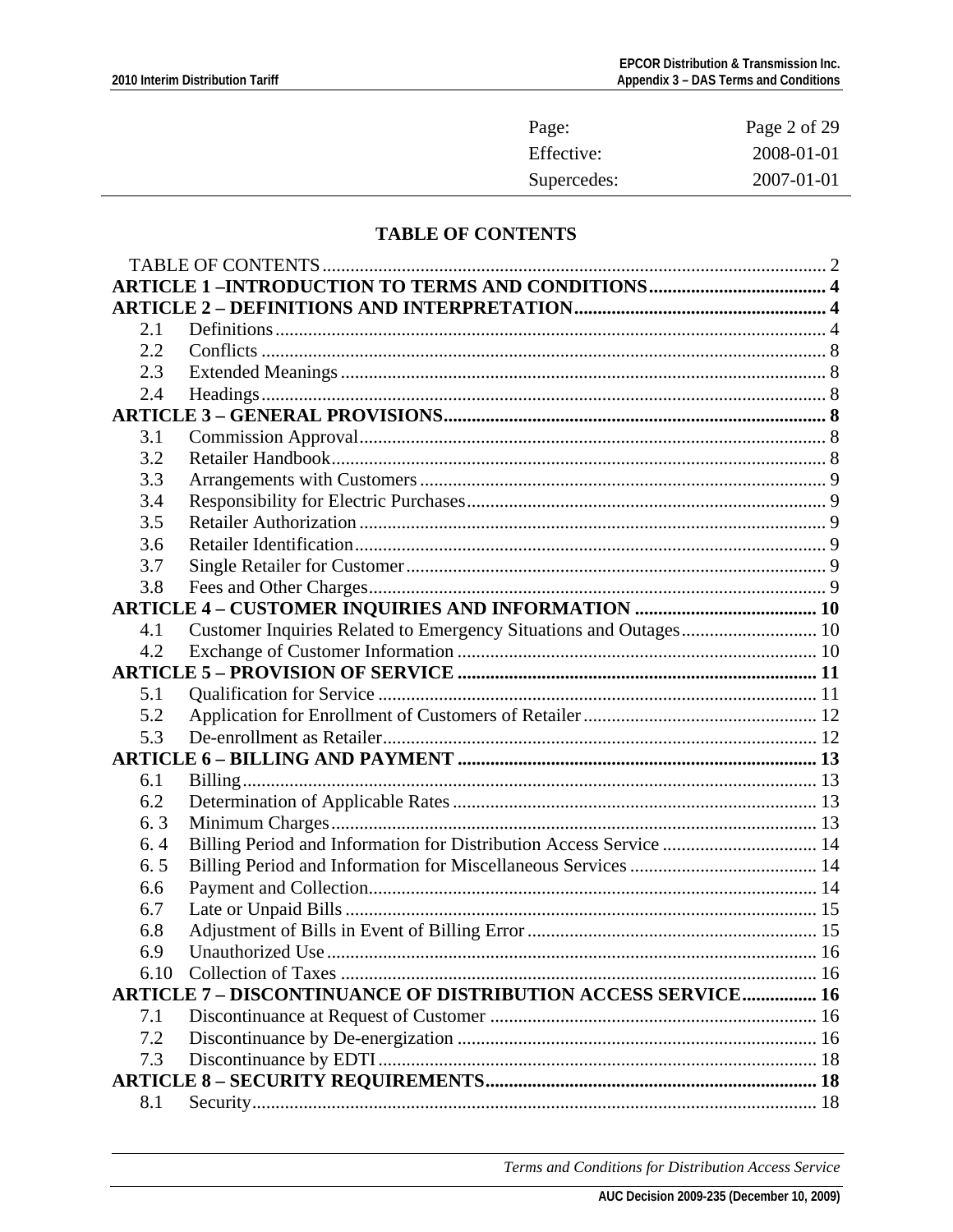|      |                                                                              | Page:       | Page 3 of 29 |
|------|------------------------------------------------------------------------------|-------------|--------------|
|      |                                                                              | Effective:  | 2008-01-01   |
|      |                                                                              | Supercedes: | 2007-01-01   |
|      |                                                                              |             |              |
| 8.2  |                                                                              |             |              |
| 8.3  |                                                                              |             |              |
| 8.4  |                                                                              |             |              |
| 8.5  |                                                                              |             |              |
|      |                                                                              |             |              |
| 9.1  |                                                                              |             |              |
| 9.4  |                                                                              |             |              |
| 9.5  |                                                                              |             |              |
|      |                                                                              |             |              |
| 10.1 |                                                                              |             |              |
| 10.2 |                                                                              |             |              |
|      |                                                                              |             |              |
|      |                                                                              |             |              |
| 11.2 |                                                                              |             |              |
| 11.3 |                                                                              |             |              |
|      |                                                                              |             |              |
| 12.1 |                                                                              |             |              |
| 12.2 |                                                                              |             |              |
| 12.3 |                                                                              |             |              |
| 12.4 |                                                                              |             |              |
|      |                                                                              |             |              |
| 13.1 |                                                                              |             |              |
| 13.2 |                                                                              |             |              |
| 13.3 |                                                                              |             |              |
| 13.4 |                                                                              |             |              |
| 13.5 |                                                                              |             |              |
| 13.6 |                                                                              |             |              |
| 13.7 |                                                                              |             | 27           |
| 13.8 |                                                                              |             |              |
| 13.9 |                                                                              |             |              |
|      |                                                                              |             |              |
|      |                                                                              |             |              |
|      | <b>ARTICLE 14 - ADDITIONAL PROVISIONS RELATING TO SERVICES  28</b>           |             |              |
| 14.1 | Independent System Operation or Transmission Facility Owner Requirements  28 |             |              |
| 14.2 |                                                                              |             |              |
| 14.3 |                                                                              |             |              |
| 14.4 |                                                                              |             |              |
| 14.5 |                                                                              |             |              |
| 14.6 |                                                                              |             |              |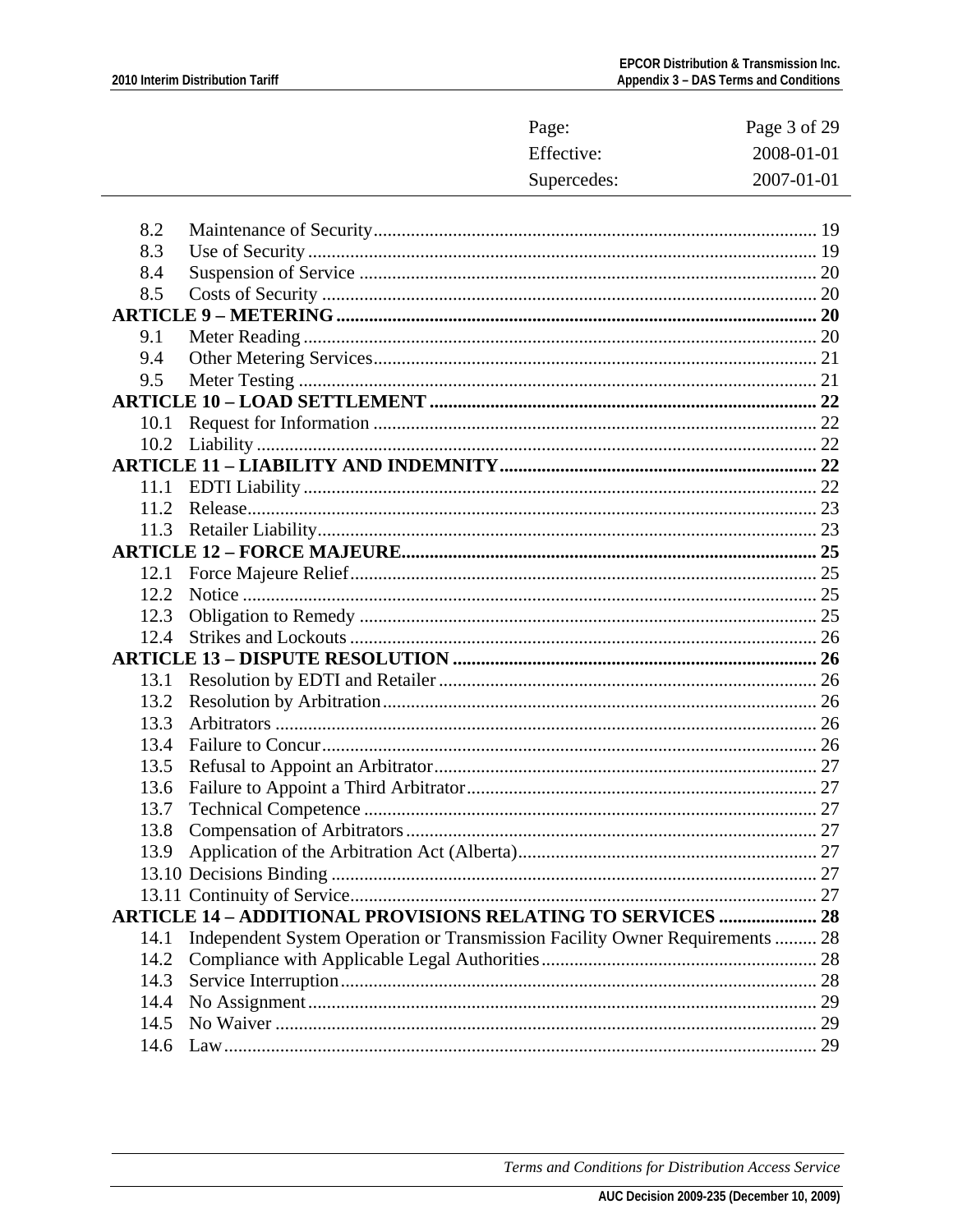<span id="page-3-0"></span>

| Page:       | Page 4 of 29 |
|-------------|--------------|
| Effective:  | 2008-01-01   |
| Supercedes: | 2007-01-01   |

## **ARTICLE 1 –INTRODUCTION TO TERMS AND CONDITIONS**

These Terms and Conditions, as approved by the Alberta Utilities Commission (the "Commission"), form part of the Distribution Tariff of EPCOR Distribution & Transmission Inc. ("EDTI") and are established pursuant to section 102 of the *Electric Utilities Act 2003*, c. E-5.1. The Distribution Tariff is available for public inspection during normal business hours at the business offices of EDTI and can be accessed on EDTI's web site at:

<http://www.epcor.ca/customers/electricity+retailers/dt+access+tariffs>

These Terms and Conditions apply to EDTI and its relationship with Retailers. All Retailers by virtue of their relationship with EDTI are deemed to have accepted these Terms and Conditions.

The service provided by EDTI hereunder is regulated by the Commission and parties having any inquiries or complaints regarding these Terms and Conditions may direct such inquiries or complaints directly to EDTI or to the Commission.

No agreement can provide for the waiver or alteration of any part of these Terms and Conditions unless such agreement is first filed with and approved by the Commission. Whenever the Commission approves an amendment to these Terms and Conditions, such amendment, including its effective date, will be posted on EDTI's website at:

<http://www.epcor.ca/customers/electricity+retailers/dt+access+tariffs>

# **ARTICLE 2 – DEFINITIONS AND INTERPRETATION**

### **2.1 Definitions**

The following words and phrases, whenever used in these Terms and Conditions or in an application, contract or agreement for service under these Terms and Conditions, shall have the meanings set forth below:

"**Act**" means the *Electric Utilities Act*, S.A. 2003, c. E-5.1, as re-enacted, amended or replaced from time to time;

"**Board**" or "**EUB**" means the Alberta Energy and Utilities Board established under the *Alberta Energy and Utilities Board Act*, R.S.A., 2000, c. A-17, as re-enacted, amended or replaced from time to time;

"**Business Day**" means a business day is any day other than Saturday, Sunday or a holiday as defined in the *Interpretation Act*, R.S.A. 2000, c. I-8, as re-enacted, amended or replaced from time to time*;*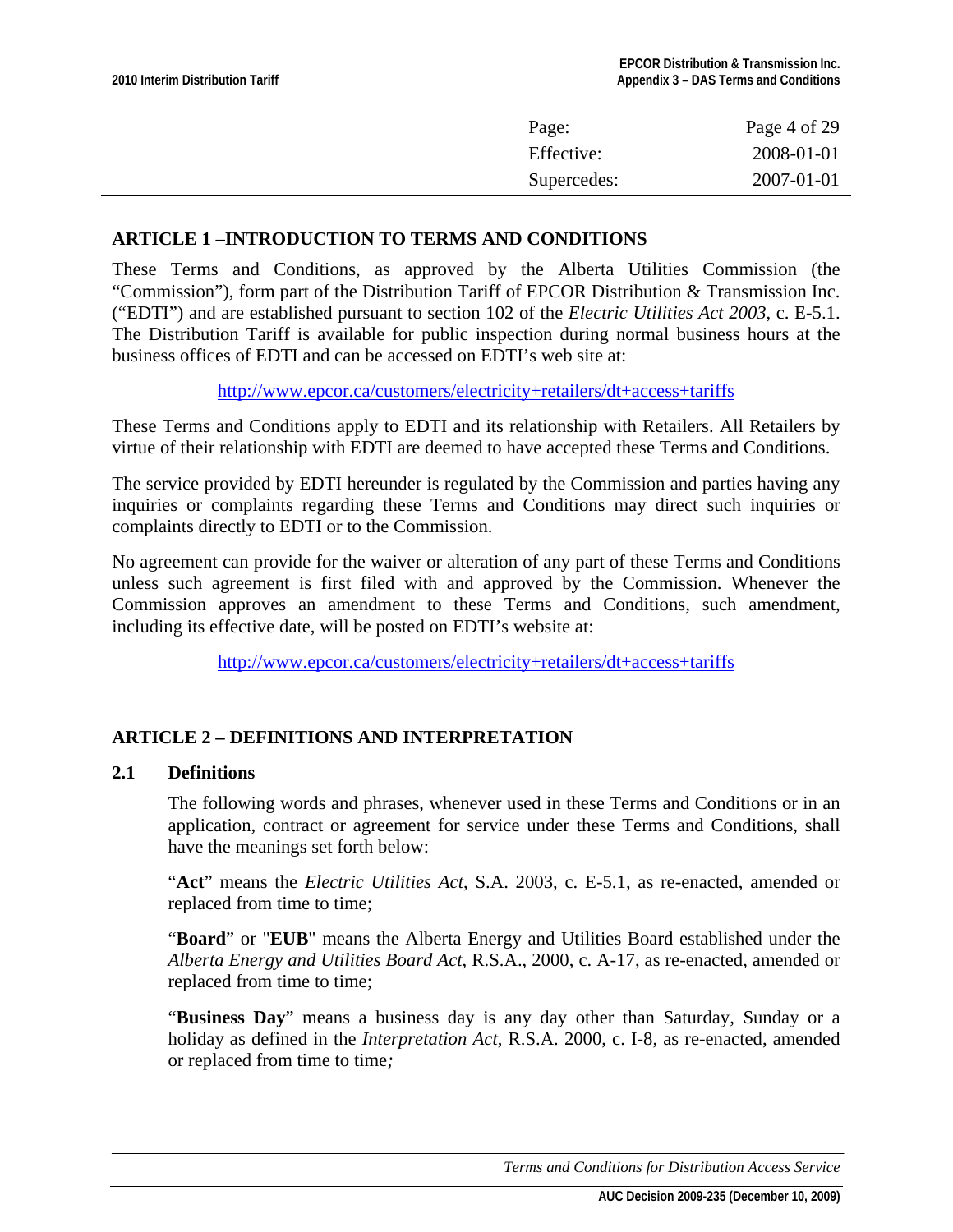| Page:       | Page 5 of 29 |
|-------------|--------------|
| Effective:  | 2008-01-01   |
| Supercedes: | 2007-01-01   |

"**Commission**" or "**AUC**" means the Alberta Utilities Commission, formerly the Alberta Energy and Utilities Board, established under the *Alberta Utilities Commission Act*, R.S.A., 2007, c. A-37.2, as re-enacted, amended or replaced from time to time;

"**Credit Rating**" has the meaning given to it in the Distribution Tariff Regulation;

"**Customer***"* means a person purchasing electricity for that person's own use from a Retailer;

"**Customer Information**" means Customer name, Customer telephone number, Customer mailing address, site contact name and site contact phone number and other Customer information that may be requested by EDTI;

"**Customer Usage Information**" means information regarding the historical electricity consumption of a Customer;

"**De-energization**" has the meaning attributed to it in the Settlement System Code and "**De-energized**" and "**De-energize**" have correlative meanings;

"**Default Supplier**" means a Retailer appointed by EDTI pursuant to section 3 of the RRR Regulation;

"**Distribution Access Service**" has the meaning given to it in the Act;

"**Distribution Services Agreement**" means an agreement between EDTI and a Retailer for the provision of the applicable Distribution Access Service;

"**Distribution Tariff**" means a distribution tariff prepared by EDTI and approved by the Commission in accordance with section 102 of the Act, which consists of the Rate Schedules, these Terms and Conditions, the Terms and Conditions for Distribution Connection Services and the Distribution Tariff Policies;

"**Distribution Tariff Policies**" means the part of EDTI's Distribution Tariff that sets out the policies applied by EDTI in implementing the Rate Schedules, these Terms and Conditions and the Terms and Conditions for Distribution Connection Services;

"**Distribution Tariff Regulation**" means the *Distribution Tariff Regulation*, A.R. 162/2003, as amended from time to time;

"**Distribution Tariff Services**" means all services provided by EDTI under the Distribution Tariff;

"**EDTI**" or "**EPCOR Distribution & Transmission**" means EPCOR Distribution & Transmission Inc., and for certainty includes its predecessor in interest by amalgamation EPCOR Distribution Inc.;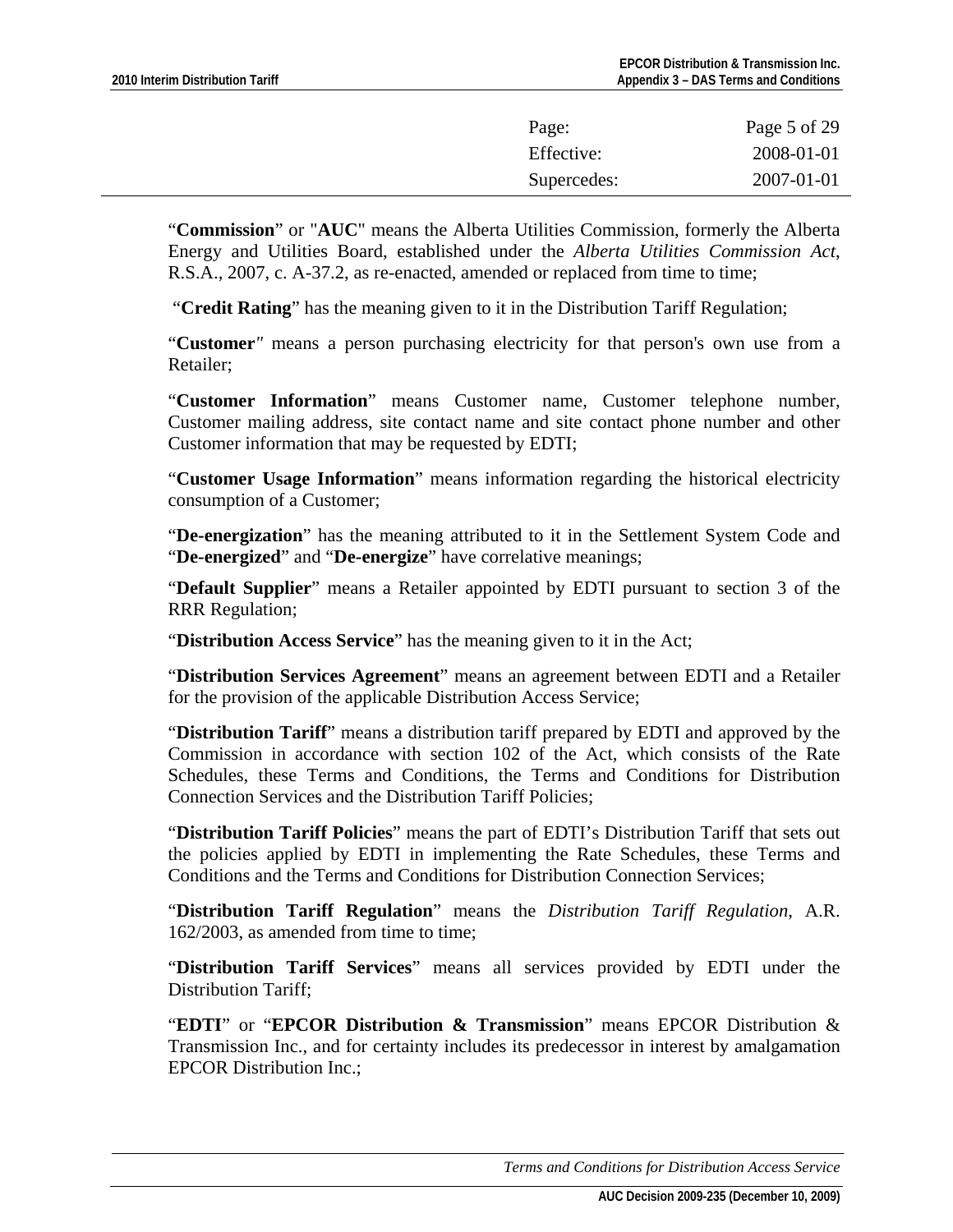| Page:       | Page 6 of 29 |
|-------------|--------------|
| Effective:  | 2008-01-01   |
| Supercedes: | 2007-01-01   |

"**Electricity Services**" means the services associated with the provision of electricity to a person, including the exchange of electric energy, making financial arrangements to manage financial risk associated with the pool price, Distribution Access Service, system access service, ancillary services, billing, metering, performing load settlement and any other services specified in regulations made under the Act;

"**Energy**" means electric energy (expressed in kilowatt hours);

"**Energization**" has the meaning attributed to it in the Settlement System Code

*"***Facilities**" means physical plant (including, without limitation, distribution lines, transformers, meters, equipment, machinery and other electrical apparatus) on EDTI's side of the Point of Service interconnection excluding transmission facilities;

"**Fee Schedule**" means the fees and charges set forth in Table 2 of Schedule A - DAT Rate and Fee Schedule to EDTI's Distribution Tariff;

"**Force Majeure**" means circumstances not reasonably within the control of EDTI, including acts of God, strikes, lockouts or other industrial disturbances, acts of the public enemy, wars, blockades, insurrections, riots, epidemics, landslides, lightning, earthquakes, fires, storms, floods, high water, washouts, inclement weather, orders or acts of civil or military authorities, civil disturbances, explosions, breakdown or accident to equipment, mechanical breakdowns, the intervention of federal, provincial, state or local government or from any of their agencies or boards, the order or direction of any court, and any other cause, whether of the kind herein enumerated or otherwise, provided that the lack of funds shall not constitute a circumstance not reasonably within the control of EDTI;

"**Independent System Operator**" or "**ISO**" means the corporation established by section 7 of the Act;

"**Interconnected Electric System**" means all transmission facilities and electric distribution systems in Alberta that are interconnected;

**"Load"** means energy consumed by Customers together with allocated losses and unaccounted for energy;

"**Load Settlement**" means "load settlement" as defined in the Act.

"**Minimum Charge**" has the meaning given to it in EDTI's Terms and Conditions for Distribution Connection Services;

"**Miscellaneous Services**" means the various services available from EDTI under the Distribution Tariff other than Distribution Access Service;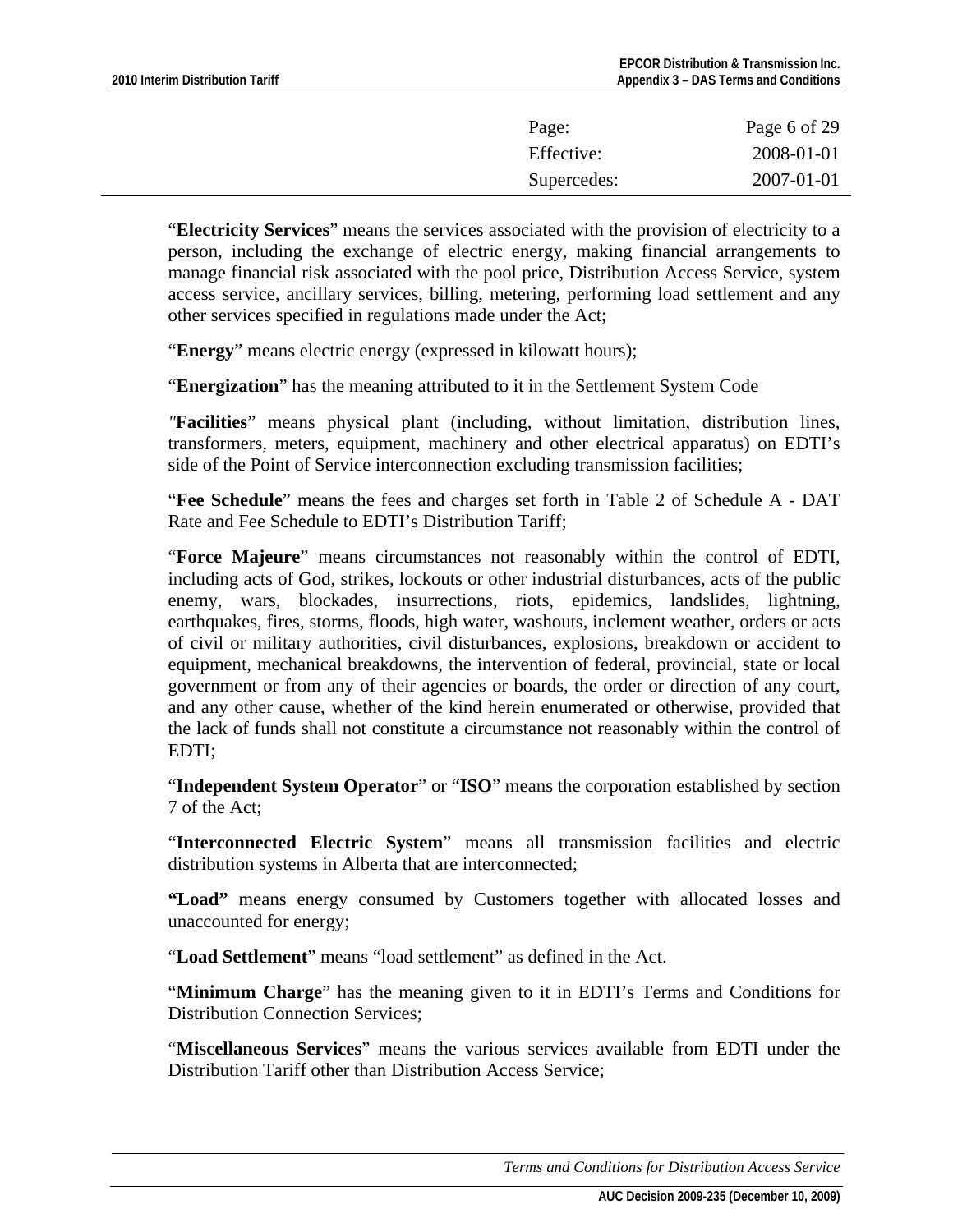| Page:<br>Effective: | Page 7 of 29<br>2008-01-01 |
|---------------------|----------------------------|
| Supercedes:         | 2007-01-01                 |

"**Point of Service**" means the point at which EDTI's service conductors are connected to the conductors or apparatus of a Customer;

"**Power Pool**" means the scheme operated by the Independent System Operator for the exchange of Energy and financial settlement for the exchange of Energy;

"**Rate Schedules**" means the schedules of EDTI's Distribution Tariff that set out charges;

"**RRR Regulation**" means the *Roles, Relationships and Responsibilities Regulation*, A.R. 169/2003, as amended from time to time;

"**Regulations**" means regulations made under the Act;

"**RRO Regulation**" means the *Regulated Rate Option Regulation*, A.R. 262/2005, as amended from time to time.

"**Regulated Rate Tariff**" means a regulated rate tariff for the provision of Electricity Services to eligible customers prepared by EDTI, or a person with whom EDTI makes arrangements to do so, pursuant to section 102 of the Act;

"**Retailer**" means a person who sells or provides Electricity Services directly to Customers and carries out the functions and duties of a "retailer" under the Act, and includes a Default Supplier, the person with whom EDTI has made arrangements to provide the Regulated Rate Tariff to eligible customers, and Self-Retailers;

"**Retailer Handbook**" means the guide, as amended from time to time, prepared by EDTI which sets out procedures in relation to the provision of Distribution Access Service under these Terms and Conditions.

"**Retailer Identification**" means the 9 digit number that uniquely represents each Retailer operating within Alberta. The Canada Customs and Revenue Agency business number will be used as the Retailer ID;

"**Retailer of Record**" means the Retailer who is listed in EDTI's records through the procedures outlined in these Terms and Conditions, and thereby recognized by EDTI and the Settlement System Code, as a particular Customer's Retailer for a Point of Service at a particular time;

"**Self-Retailer**" means a person carrying out Retailer functions to obtain electricity services solely for its own use;

"**Service Connection**" means the Facilities required to physically connect the Customer's facilities to EDTI's electric distribution system to permit the Customer to obtain Distribution Access Service;

"**Settlement System Code**" means the rules respecting Load Settlement established by the Independent System Operator pursuant to the Act;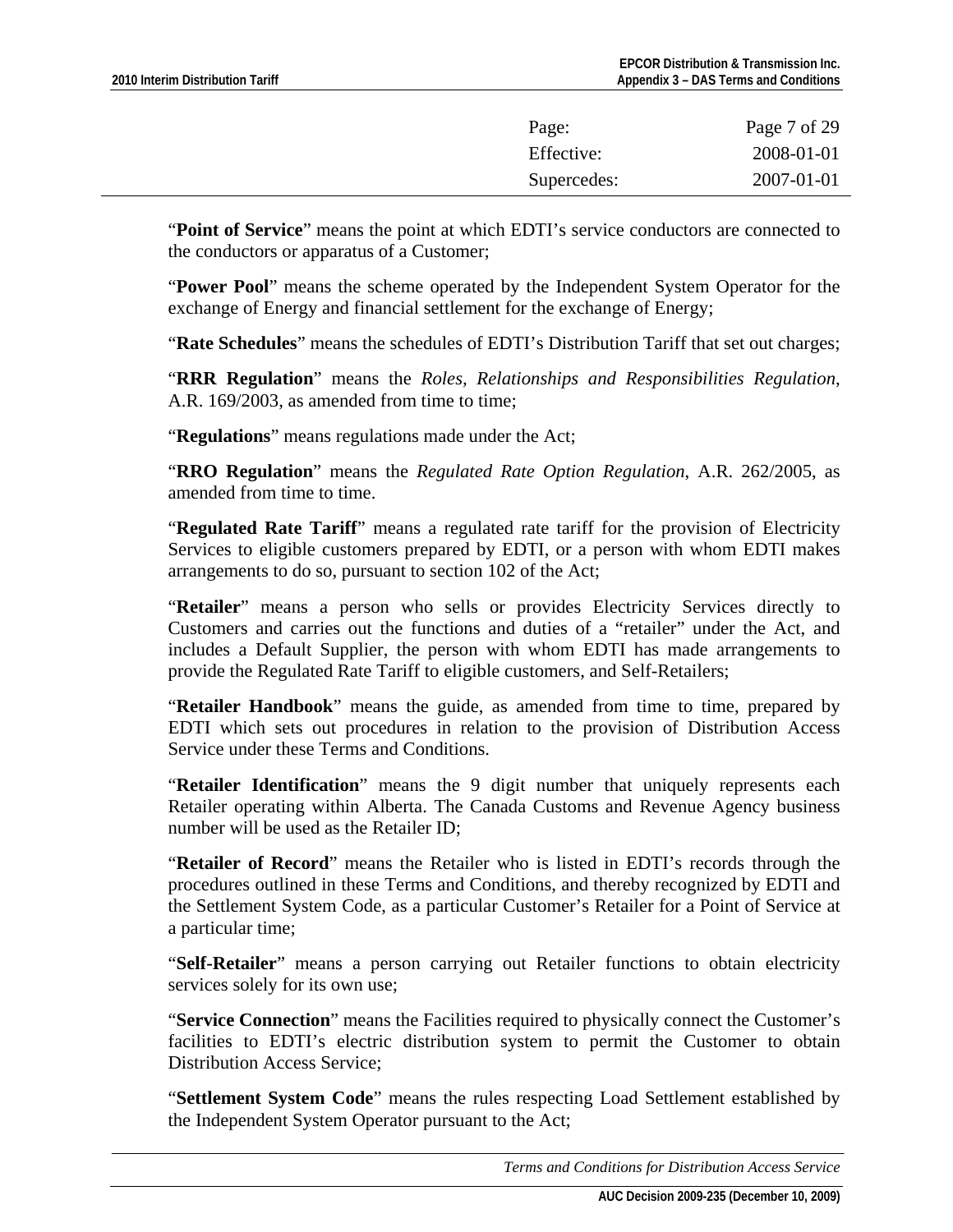<span id="page-7-0"></span>

| Page:       | Page 8 of 29 |
|-------------|--------------|
| Effective:  | 2008-01-01   |
| Supercedes: | 2007-01-01   |
|             |              |

"**Site**" means a unique end-use Point of Service, being the finest level at which Load Settlement recognizes Retailer assignments, and receives consumption data.

### **2.2 Conflicts**

If there is any conflict between a provision expressly set out in an order of the Commission and these Terms and Conditions, the order of the Commission shall govern.

If there is any conflict between a provision in these Terms and Conditions, as may be amended from time to time, and a provision in a Distribution Services Agreement or any other existing or future agreement between EDTI and a Retailer relating to Distribution Tariff Services, the provision in these Terms and Conditions shall govern.

### **2.3 Extended Meanings**

In these Terms and Conditions, words importing the singular number only shall include the plural and vice versa, words importing the masculine gender shall include the feminine and neutral genders and vice versa. Word importing a person shall include person, firm, partnership, corporation, organization or association (including, without limitation, individual members of any unincorporated entity).

### **2.4 Headings**

The division of these Terms and Conditions into sections, subsections and other subdivisions and the insertion of headings are for convenience of reference only and shall not affect the construction or interpretation of these Terms and Conditions.

## **ARTICLE 3 – GENERAL PROVISIONS**

### **3.1 Commission Approval**

These Distribution Access Service Terms and Conditions have been approved by the Commission. EDTI may amend these Terms and conditions by filing a notice of amendment with the Commission. Included in the notice to the Commission shall be notification of which Retailers are affected by the amendment and an explanation of how affected Retailers will be notified of the amendments. Within 60 days after such notice is filed, the Commission will either acknowledge the notice of amendment to the Terms and Conditions or direct a further process to deal with the requested change, as the Commission deems appropriate. If the Commission acknowledges notice of amendment, the amendment will take effect upon the date of such acknowledgement.

### **3.2 Retailer Handbook**

EDTI has developed the Retailer Handbook to help Retailers understand the normal practices of EDTI. EDTI will amend the Retailer Handbook, from time to time, to reflect changes to the electric utility industry, changes in EDTI's requirements or the changing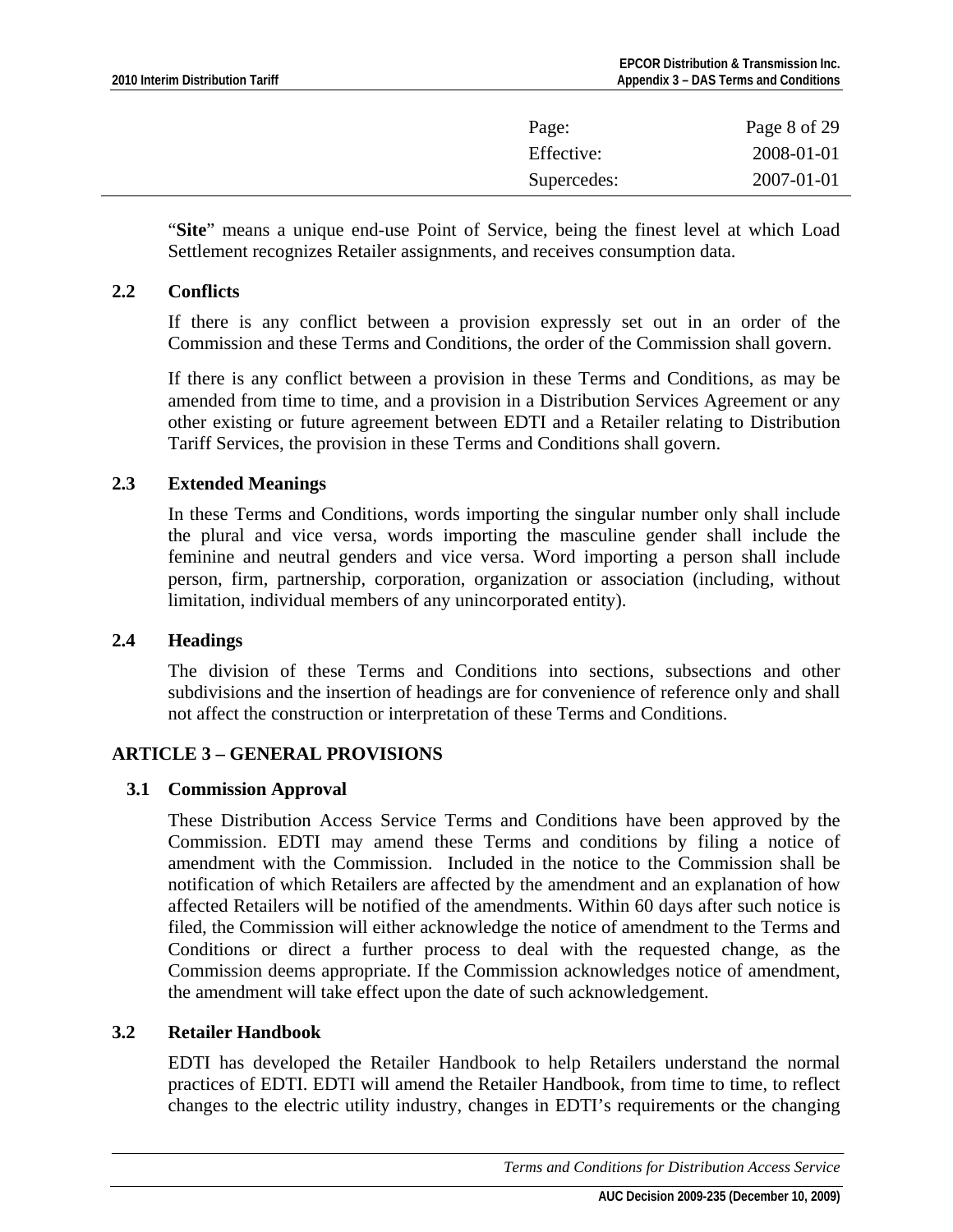<span id="page-8-0"></span>

| Page:       | Page 9 of 29 |
|-------------|--------------|
| Effective:  | 2008-01-01   |
| Supercedes: | 2007-01-01   |

needs of Retailers or Customers. A copy of the Retailer Handbook, and any amendments to the Retailer Handbook, will be filed with the Commission for information purposes. While EDTI will endeavour to follow practices in the Retailer Handbook, these practices will not appropriately cover every situation that may arise and its may be necessary to deviate from the Retailer Handbook. A copy of the Retailer Handbook can be accessed on EDTI's website at www.epcor.ca.

### **3.3 Arrangements with Customers**

The Retailer shall be solely responsible for having appropriate contractual or other arrangements with Customers necessary to provide service to Customers. EDTI shall not be responsible for monitoring, reviewing or enforcing such contracts or arrangements and shall not be liable for any loss, damages, cost, injury, expense or other liability, whether direct, indirect, consequential or special in nature, howsoever caused, as a result of the Retailer's failure to obtain or maintain proper contractual or other arrangements with Customers or to perform its obligations to its Customers.

### **3.4 Responsibility for Electric Purchases**

The Retailer will be solely responsible for the purchase of electricity from the Power Pool and for arranging the delivery of such electricity to the appropriate Points of Service for Customers, subject to these Terms and Conditions.

### **3.5 Retailer Authorization**

A Retailer shall be responsible for obtaining proper authorization from each Customer authorizing the enrollment of the Customer by the Retailer for receipt of Distribution Access Service.

### **3.6 Retailer Identification**

Any information exchange or communications between the Retailer and EDTI under these Terms and Conditions shall employ a Retailer Identification number.

### **3.7 Single Retailer for Customer**

EDTI shall not be required to recognize and deal with more than one Retailer in respect of a Point of Service at any given time.

### **3.8 Fees and Other Charges**

EDTI will provide all standard services hereunder pursuant to the Distribution Tariff. All additional, supplementary or extra non-discretionary services provided by EDTI to a Retailer or its Customers will be charged a separate rate or fee, such as those included, without limitation, in the Fee Schedule. Payment for these services shall be in accordance with the provisions of these Terms and Conditions.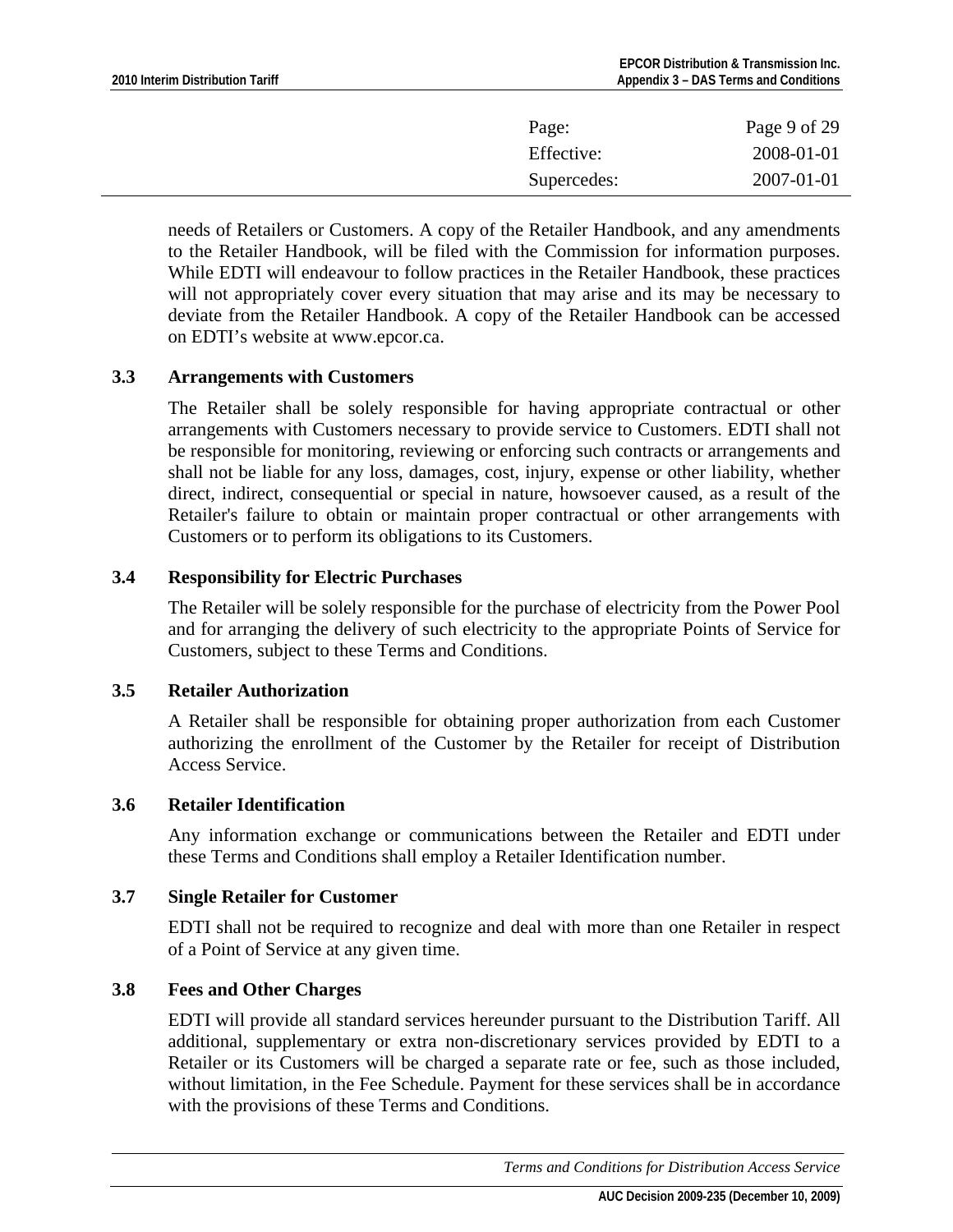<span id="page-9-0"></span>

| Page:       | Page 10 of 29 |
|-------------|---------------|
| Effective:  | 2008-01-01    |
| Supercedes: | 2007-01-01    |

### **ARTICLE 4 – CUSTOMER INQUIRIES AND INFORMATION**

#### **4.1 Customer Inquiries Related to Emergency Situations and Outages**

Retailers shall make every effort to ensure Customers contacting the Retailer regarding distribution emergency conditions, outages, safety or environment situations related to EDTI's electric distribution system are referred directly to EDTI immediately. EDTI reserves the right, without providing notice to the Retailer, to test or audit the response time of the Retailer. EDTI will communicate any unacceptable patterns to the Retailer to be corrected.

#### **4.2 Exchange of Customer Information**

#### **4.2.1 Provision of Customer Information to a Retailer**

EDTI shall provide standard Customer Usage Information to a Retailer that has a Distribution Services Agreement in place with EDTI, upon request, but only after receiving written consent to such disclosure from the Customer, for the 12-month period preceding the date of the request or for such shorter period for which EDTI has collected that information.

Prior to requesting EDTI to release Customer Usage Information, a Retailer shall be responsible for obtaining and providing to EDTI the written authorization from the Customer referred to above, in a form satisfactory to EDTI.

Customer Usage Information will be provided by EDTI at no cost.

### **4.2.2 Provision of Customer Information to EDTI**

The Retailer must notify EDTI, as promptly as reasonably practical, of any changes to Customer Information in respect of its Customers. Such information shall be provided in a form satisfactory to EDTI.

### **4.2.3 Provision of Information between EDTI and Retailer**

EDTI and a Retailer shall supply to each other all other data, materials or other information specified to be supplied in the Terms and Conditions, or that may otherwise be reasonably required by the Retailer or EDTI in accordance with the Terms and Conditions. See the Fee Schedule for charges that will apply to certain requests made to EDTI.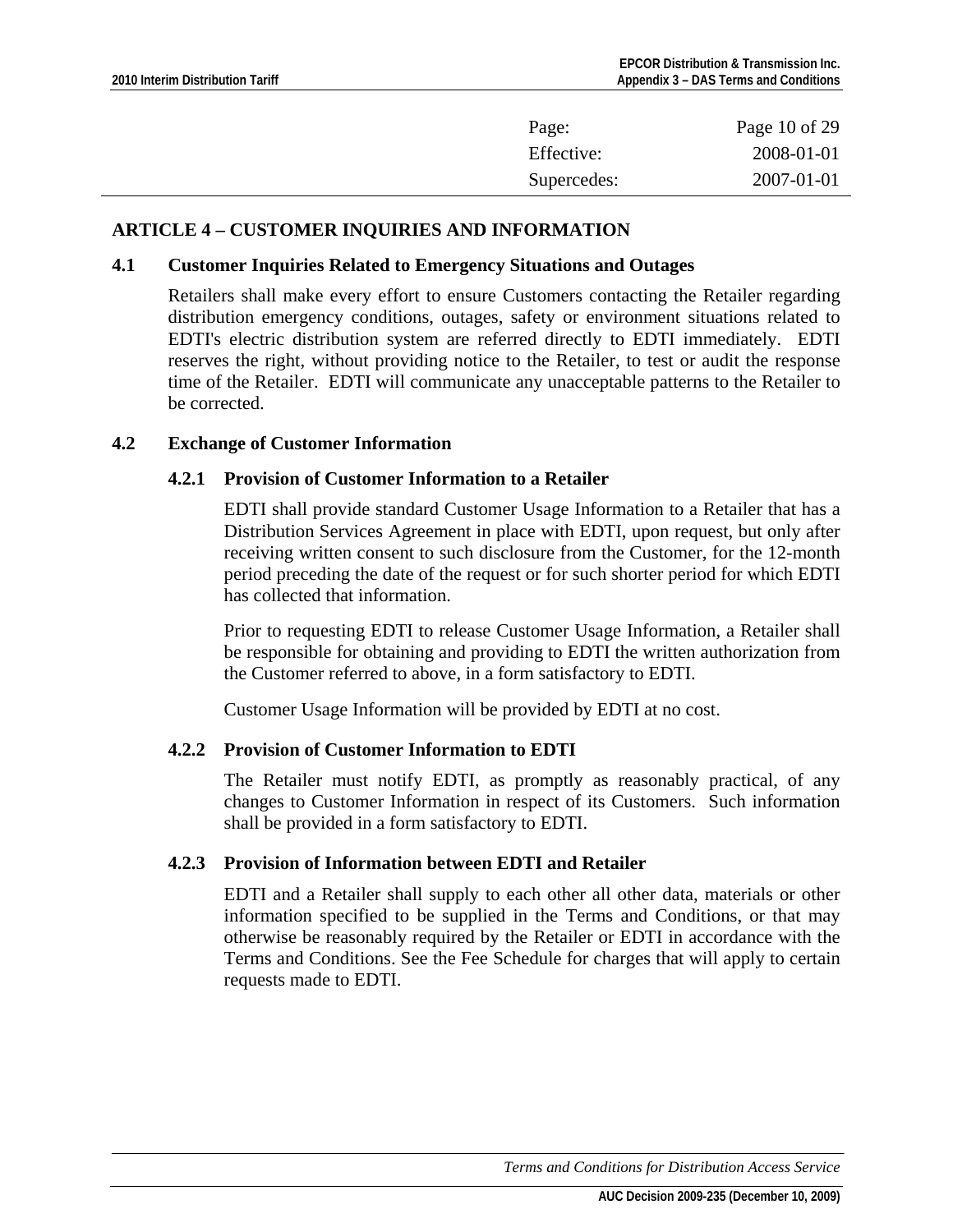<span id="page-10-0"></span>

| Page:       | Page 11 of 29 |
|-------------|---------------|
| Effective:  | 2008-01-01    |
| Supercedes: | 2007-01-01    |

### **ARTICLE 5 – PROVISION OF SERVICE**

#### **5.1 Qualification for Service**

A Retailer must fulfill and maintain the following requirements to the satisfaction of EDTI before EDTI will provide or continue to provide Distribution Access Service to that Retailer:

- (a) submit to EDTI a fully completed and executed Distribution Services Agreement;
- (b) if the Retailer sells Electricity to Customers whose annual consumption is below 250,000 kWh, furnish to EDTI a certified copy of the license issued to the Retailer and warrant in writing to EDTI that it is licensed pursuant to the provisions of the *Fair Trading Act Fair Trading Act*, R.S.A. 2000, c. F-2, and any regulations or policies made thereunder, as amended from time to time,
- (c) satisfy the credit requirements described in Article 8 hereof;
- (d) warrant in writing to EDTI that it will comply with the Settlement System Code;
- (e) meet the compliance testing protocol of EDTI in respect of information exchange as set forth in the Retailer Handbook, as amended from time to time;
- (f) warrant in writing to EDTI that it has been qualified by the ISO as pool participant under the ISO rules respecting the operation of the Power Pool and the ISO has approved the Retailer for consumption within the EDTI service area; and
- (g) meet any other requirements that EDTI, acting reasonably, may impose in order to provide Distribution Access Service hereunder to the Retailer. If EDTI determines that a Retailer must satisfy additional requirements in order to qualify for Distribution Access Service, EDTI shall apply to the Commission for approval of the proposed additional requirements prior to implementing same unless EDTI is confronted with a situation that may materially alter the risk to EDTI or the additional requirements are required to comply with applicable legislation. In that event, EDTI may implement the additional requirements and then apply to the Commission for approval of same.

Upon satisfaction of the above requirements, EDTI will provide Distribution Access Service to the Retailer, upon and subject to these Terms and Conditions. Subject to complying with all applicable laws, and the directions or requirements of the Commission, EDTI reserves the right, upon giving the Retailer ten (10) Business Days notice and acting reasonably, to discontinue Distribution Access Service to the Retailer if at any time the Retailer fails to meet the above requirements.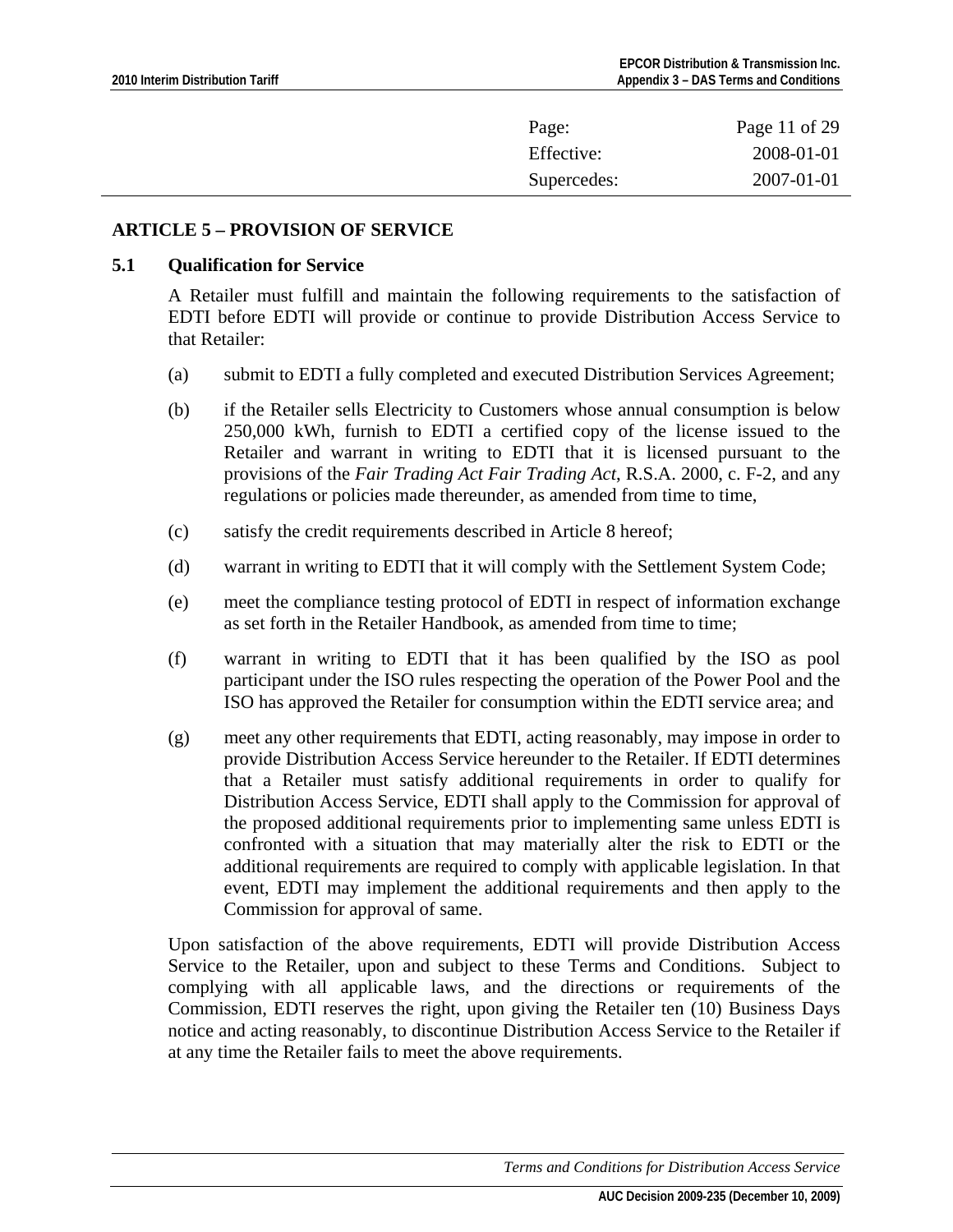<span id="page-11-0"></span>

| Page:       | Page 12 of 29 |
|-------------|---------------|
| Effective:  | 2008-01-01    |
| Supercedes: | 2007-01-01    |

### **5.2 Application for Enrollment of Customers of Retailer**

In order to initiate the provision of Distribution Access Service by EDTI, the Retailer shall complete and provide to EDTI an enrollment for Distribution Access Service in accordance with the Retailer Handbook and in compliance with the Settlement System Code.

EDTI will, subject to these Terms and Conditions, accept an application by a Retailer for provision of Distribution Access Service to a Customer hereunder and recognize the Retailer as the Retailer of Record for the particular Customer. EDTI reserves the right, but is not obligated, to verify the identity of the Customer and the accuracy of the Customer Information. EDTI may reject the application if any information required in the application, including the Customer Information and Retailer Identification, provided by the Retailer is false, incomplete or inaccurate in any respect.

Enrollments will be processed by EDTI on a first-come, first-served basis. Each enrollment will be time and date-stamped when received by EDTI. If more than one enrollment is received for a Site while an earlier enrollment is pending, only the first valid enrollment received by EDTI shall be processed that day.

EDTI reserves the right to refuse Distribution Access Service at any Site to any Customer of the Retailer who is indebted to EDTI. The Retailer will not be liable to EDTI for any outstanding indebtedness of the Customer to EDTI, which accrued prior to the enrollment of the Customer with the Retailer. However, the Retailer will be liable for all outstanding indebtedness while the Retailer remains the Retailer of Record for the Customer.

EDTI may assess a charge for processing an enrollment as set forth in the Fee Schedule.

### **5.3 De-enrollment as Retailer**

To de-enroll as Retailer of Record for a particular Customer, a Retailer shall, at least seven (7) Business Days (or such other time as may be required under the System Settlement Code) before the de-enrolment is to take effect, complete and provide to EDTI a notice of de-enrolment pursuant to the Settlement System Code. EDTI may reject the notice of de-enrolment if EDTI determines that any information required in the notice, including Customer Information, provided by the Retailer is false, incomplete or inaccurate in any respect. EDTI reserves the right, but is not obligated, to verify the identity of the Customer and the accuracy of the Customer Information. Upon receipt of a notice of de-enrolment from a Retailer, EDTI will either:

- (a) process the de-enrolment within seven (7) Business Days (or such other time as may be required under the System Settlement Code); or
- (b) notify the Retailer within two (2) Business Days (or such other time as may be required under the System Settlement Code) that the notice of de-enrolment has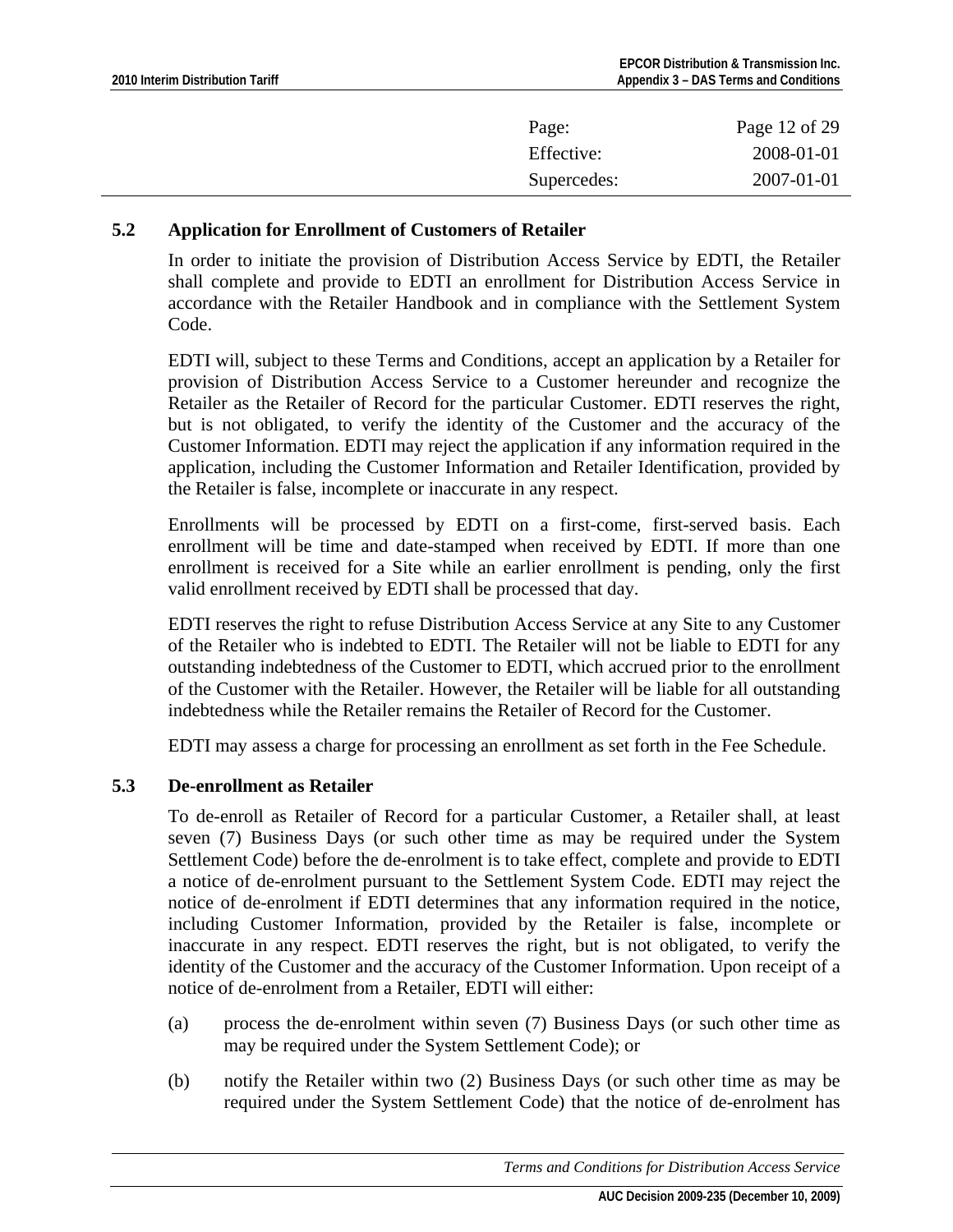<span id="page-12-0"></span>

| Page:       | Page 13 of 29 |
|-------------|---------------|
| Effective:  | 2008-01-01    |
| Supercedes: | 2007-01-01    |

been rejected and the reasons for such rejection. Upon receipt of a rectified notice of de-enrolment, EDTI will, within seven (7) Business Days (or such other time as may be required under the System Settlement Code), process the de-enrolment.

## **ARTICLE 6 – BILLING AND PAYMENT**

### **6.1 Billing**

EDTI will bill Retailers the amounts payable for Distribution Tariff Services in accordance with these Terms and Conditions and the *Billing Regulation, 2003*, A.R. 159/2003, as amended from time to time.

EDTI will bill the Retailer each billing cycle for Distribution Access Service and Miscellaneous Services provided by EDTI in relation to Customers for which the Retailer is the Retailer of Record for the period prior to the billing period plus any other amounts owing by the Retailer under EDTI's Distribution Tariff including these Terms and Conditions and the Rate Schedule.

EDTI will not assume any billing or collection obligations or responsibilities related to billing Customers or collecting from Customers for, or on behalf of, a Retailer. The Retailer shall process Customer payments and handle collection responsibilities. EDTI may, at its sole discretion and in addition to any other remedies available to it, terminate Distribution Tariff Services to the Retailer, if such Retailer does not pay all outstanding bills in accordance with these Terms and Conditions.

EDTI reserves the right to bill the Customer directly for any amounts required to be provided by the Customer under the Terms and Conditions for Distribution Connection **Services** 

### **6.2 Determination of Applicable Rates**

EDTI bills the Retailer of Record based on the charges set out in its Rate Schedules in the Distribution Tariff. EDTI's Rate Schedules indicate to what type of service each Rate Schedule applies. Each Point of Service is billed as a separate service. EDTI's applicable Distribution Tariff Policies will apply to the determination of the charges.

The rate selection criteria are specified on each Rate Schedule. If the operational characteristics of the Point of Service change and subsequently a different rate is applicable, the Customer may be required to pay an additional Customer Contribution under the Terms and Conditions for Distribution Connection Services. A change of service under this section will not be made more than once in any twelve (12) month period.

### **6. 3 Minimum Charges**

A Minimum Charge will be calculated in accordance with the Rate Schedules.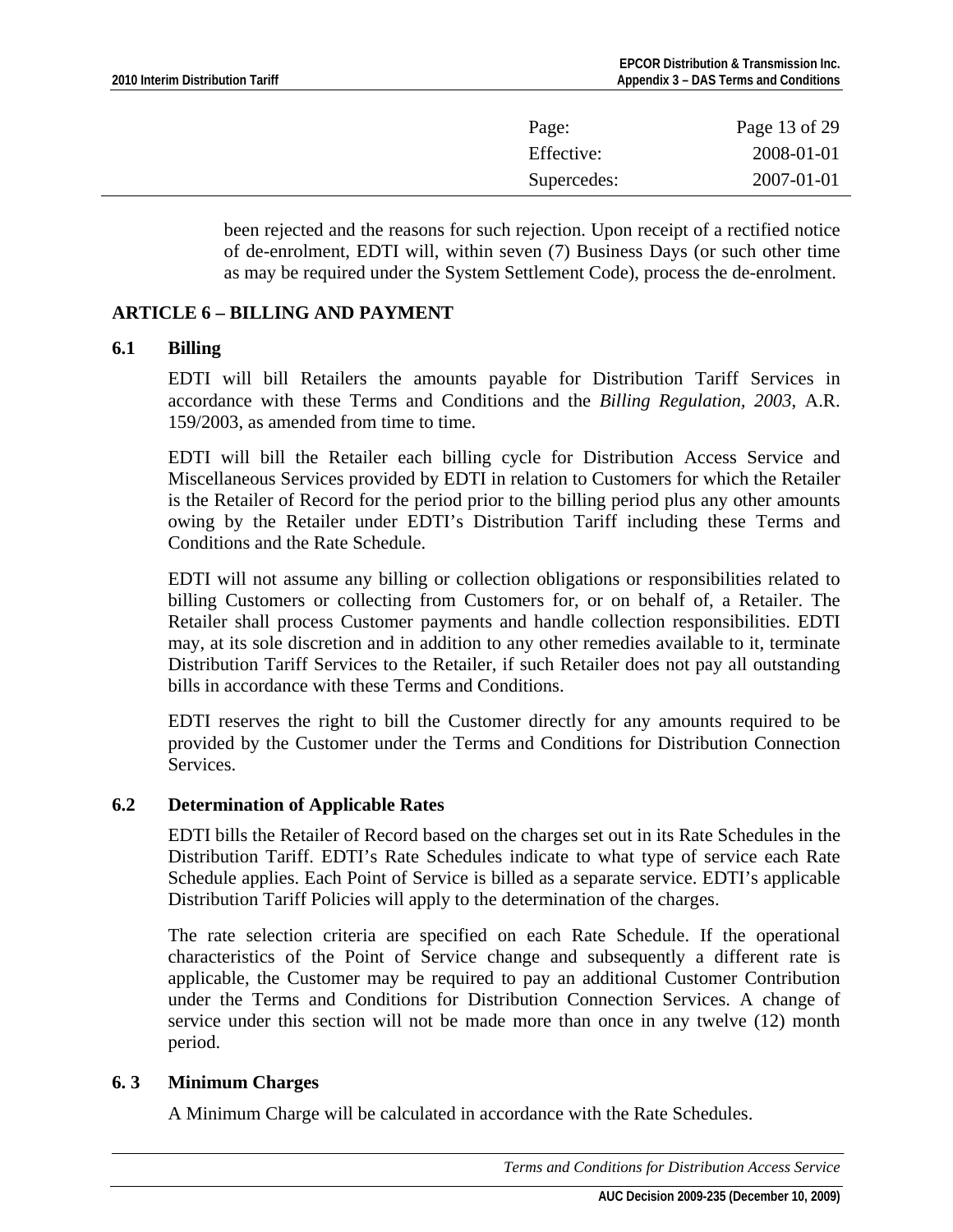<span id="page-13-0"></span>

| Page:       | Page 14 of 29 |
|-------------|---------------|
| Effective:  | 2008-01-01    |
| Supercedes: | 2007-01-01    |

### **6. 4 Billing Period and Information for Distribution Access Service**

The billing period for the Retailer in respect of Distribution Access Service is generally the calendar week directly proceeding the week in which the associated bill is issued to the Retailer. The amount charged to the Retailer for the billing period reflects the aggregate of charges for Distribution Access Service provided to Customers of the Retailer, with consumption periods that end within the billing period.

A bill to the Retailer for Distribution Access Service will set out the following information with respect to the billing period for which the bill is rendered:

- (a) the total amount due from the Retailer for Distribution Access Service provided by EDTI to Customers of the Retailer;
- (b) details of the amount due from the Retailer for Distribution Access Service provided by EDTI as applicable to each of the Retailer's Customers; and
- (c) any other information required to be provided by EDTI to the Retailer on a bill pursuant to the Act and Regulations.

### **6. 5 Billing Period and Information for Miscellaneous Services**

The billing period for the Retailer in respect of Miscellaneous Services is generally the calendar month directly preceding the month in which the associated bill is issued to the Retailer. The amount charged to the Retailer for the billing period reflects the aggregate of charges for Miscellaneous Services provided to the Retailer within the billing period.

A bill to the Retailer for Miscellaneous Services will set out the following information with respect to the billing period for which the bill is rendered:

- (a) the total amount due from the Retailer for Miscellaneous Services provided by EDTI to the Retailer;
- (b) any other information required to be provided by EDTI to the Retailer on a bill pursuant to the Act and Regulations.

### **6.6 Payment and Collection**

The Retailer shall pay to EDTI, on or before the (fifth)  $5<sup>th</sup>$  Business Day following the Business Day on which the Retailer was invoiced for Distribution Access Service and on or before the (twentieth)  $20<sup>th</sup>$  Business Day following the Business Day on which the Retailer was invoiced for Miscellaneous Services, the amount invoiced by EDTI for the preceding period.

EDTI will establish an electronic billing and payment procedure for the payment of services hereunder. Notwithstanding such procedure, EDTI will accept payment by cash or cheque if agreed to by EDTI. A bill will be deemed to have been paid when a valid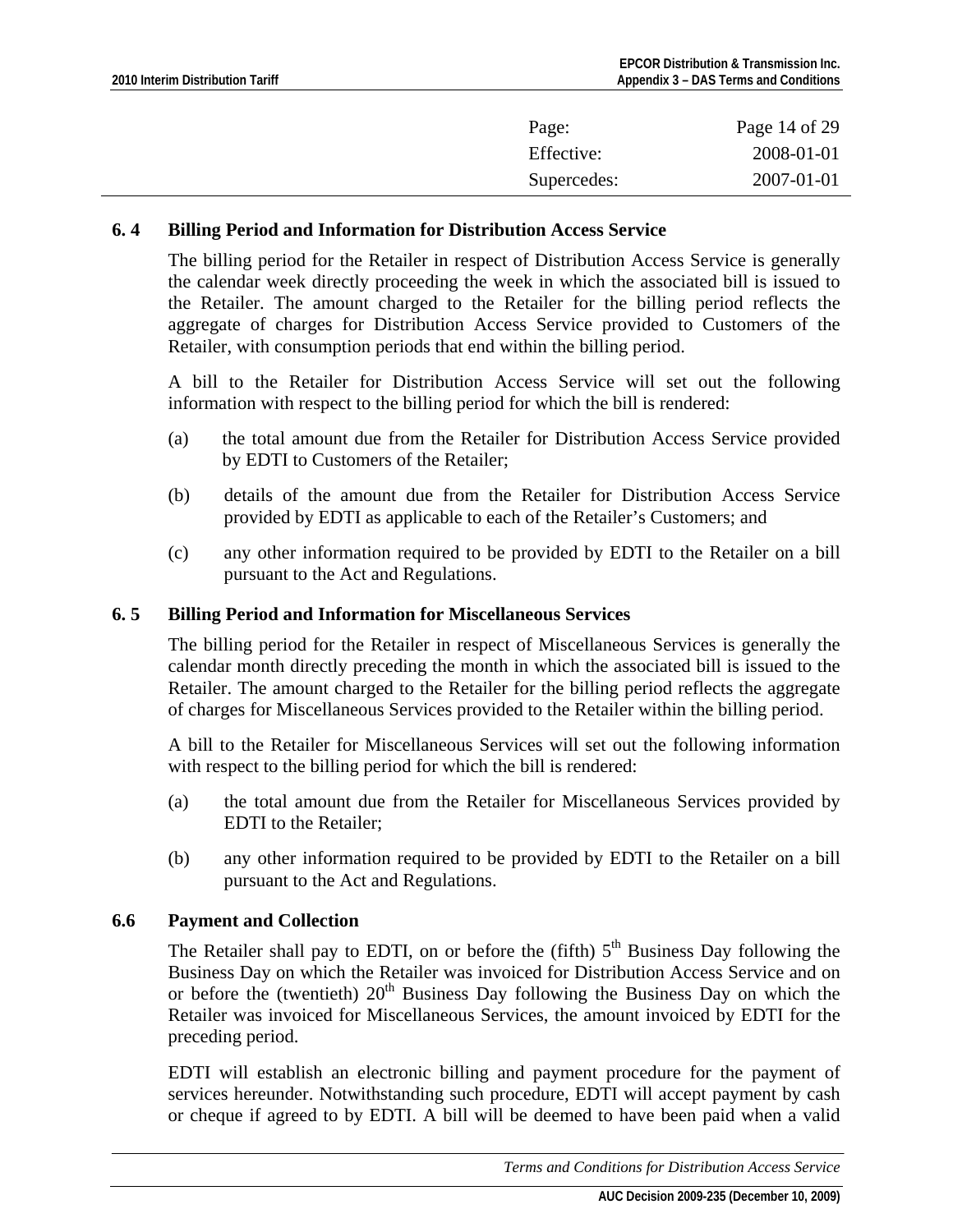<span id="page-14-0"></span>

| Page:       | Page 15 of 29 |
|-------------|---------------|
| Effective:  | 2008-01-01    |
| Supercedes: | 2007-01-01    |

payment has been received by EDTI for the full amount of the bill by way of cheque or electronic fund transfer.

Should the Retailer dispute any amount owing, the Retailer shall nonetheless pay such disputed amount and subject the dispute for resolution in accordance with these Terms and Conditions. Following resolution of any such dispute, EDTI will return any amount found owing to the Retailer forthwith. Subject to the RRO Regulation, the right or ability of either EDTI or a Retailer to dispute a bill provided hereunder shall only apply to bills rendered during a period of twelve (12) months prior to the date that the disputing party first gives notice of such dispute to the non-disputing party.

The Retailer shall pay all amounts owed to EDTI for any of the Distribution Access Service provided by EDTI whether or not the Customer has paid the Retailer.

Failure to receive a bill in a timely way does not release a Retailer from the obligation to pay the amount owing on the bill.

## **6.7 Late or Unpaid Bills**

If a Retailer defaults or is late in paying charges, EDTI shall assess a late payment fee of 1% of the amount of a weekly bill and 2% per month (26.82% per annum) of the amount on monthly bills.

## **6.8 Adjustment of Bills in Event of Billing Error**

Where EDTI overcharges or undercharges on a bill as a result of a billing error including, but not limited to, incorrect meter reads or any calculation, rate application or clerical errors, EDTI shall render an adjusted bill for the amount of the undercharge, without interest, and shall issue a refund or credit to the Retailer for the amount of the overcharge, without interest, in accordance with the following procedures:

- (a) If a Retailer is found to have been overcharged due to billing error, EDTI will calculate the amount of the overcharge (for refund to the Retailer on the Retailer's next bill following the discovery of the billing error) for those billing periods during which a billing error occurred up to a maximum of twelve (12) months immediately preceding the month in which the billing error was discovered. However, if the period of billing error cannot be determined with reasonable accuracy, the overcharge will be calculated for the three (3) month period immediately proceeding the month in which the billing error was discovered.
- (b) If a Retailer is found to have been undercharged due to billing error, subject to the RRO Regulation, EDTI will bill the Retailer for those billing periods during which a billing error occurred up to a maximum of twelve (12) months immediately preceding the month in which the billing error was discovered. However, if the period of billing error cannot be determined with reasonable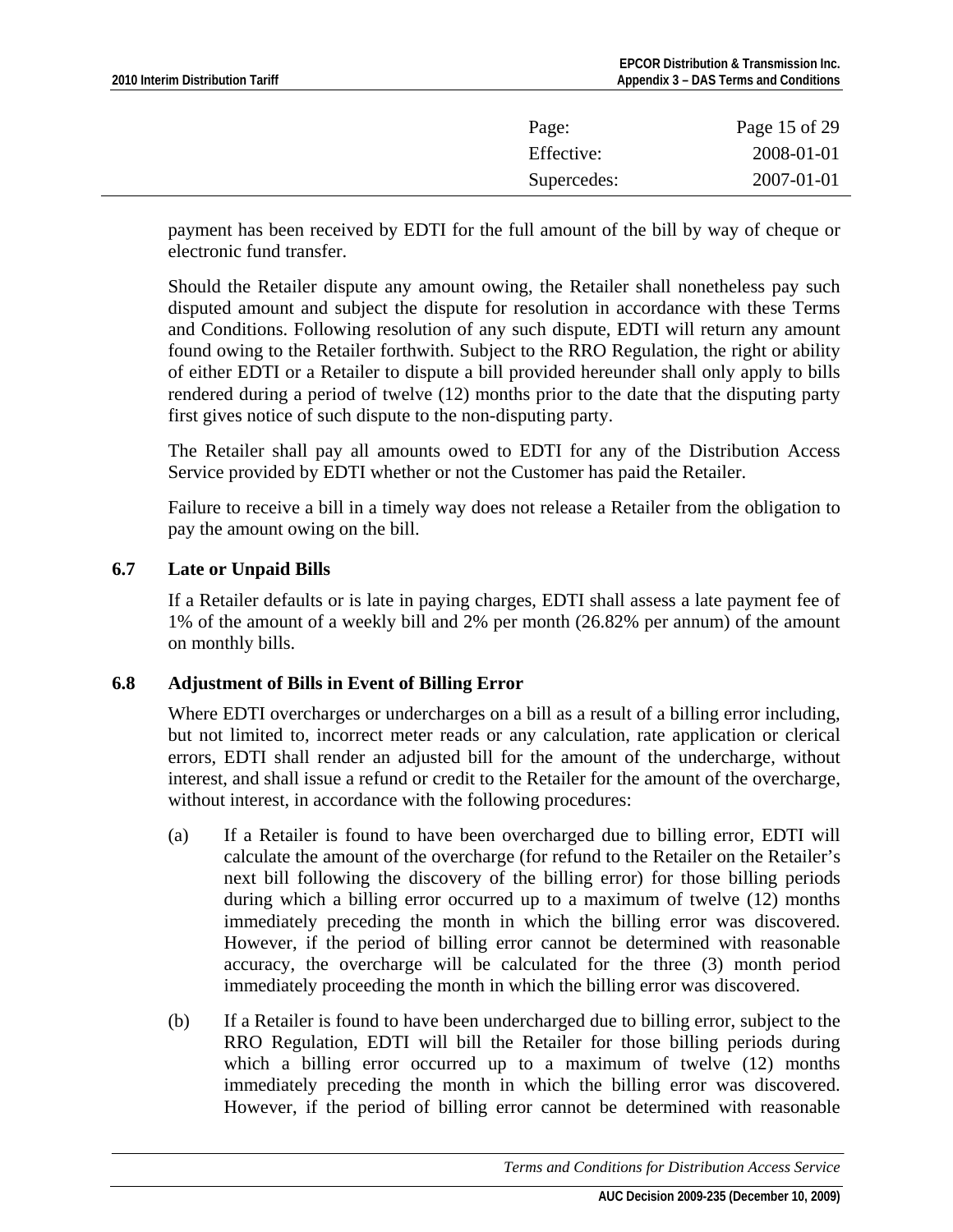<span id="page-15-0"></span>

| Effective:  |            |
|-------------|------------|
|             | 2008-01-01 |
| Supercedes: | 2007-01-01 |

accuracy, the undercharge will be calculated for the three (3) months period immediately proceeding the month in which the billing error was discovered.

Whenever EDTI adjusts any bills to the Retailer in the event of billing error, and issues an adjusted bill or a refund or credit to the Retailer in respect thereof, the Retailer shall be responsible for adjusting bills and issuing refunds or credits as appropriate to the affected Customers.

EDTI may assess a charge to the Retailer for reviewing billing as set forth in the Fee Schedule, where EDTI has not been responsible for any billing error.

## **6.9 Unauthorized Use**

Where EDTI determines that there has been unauthorized use of electric service at a Site including, but not limited to, meter tampering, unauthorized connection or reconnection, theft or fraud whereby EDTI is denied full compensation for Distribution Access Service provided, EDTI may make changes in its meters, appliances or facilities or take other appropriate corrective action, including where necessary the disconnection of the Service Connection for the Site and will bill the Retailer of Record for the Site for EDTI's estimate of such unauthorized use. Nothing in this Section shall limit any other rights or remedies that EDTI may have in connection with such unauthorized use.

### **6.10 Collection of Taxes**

EDTI shall collect from the Retailer all franchise fees and sales, excise or other taxes imposed by governmental authorities that are applicable to Distribution Tariff Services, including Distribution Access Service and Miscellaneous Services, provided by EDTI to Customers of the Retailer.

## **ARTICLE 7 – DISCONTINUANCE OF DISTRIBUTION ACCESS SERVICE**

### **7.1 Discontinuance at Request of Customer**

Customers arrange termination of Distribution Access Service through their Retailer of Record. If Distribution Access Service is no longer required, the Retailer of Record must notify EDTI at least five (5) Business Days before the service is to be discontinued.

### **7.2 Discontinuance by De-energization**

A Retailer may request that EDTI De-energize a Site. To discontinue Distribution Access Service through De-energization, a Retailer shall, at least five (5) Business Days (or such other time as may be required under the System Settlement Code) before the site is to be De-energized, complete and provide to EDTI a notice of De-energization pursuant to the requirements of the Retailer Handbook and the Settlement System Code. Such notice of De-energization shall clearly specify the Retailer's reasons for seeking to De-energize a site.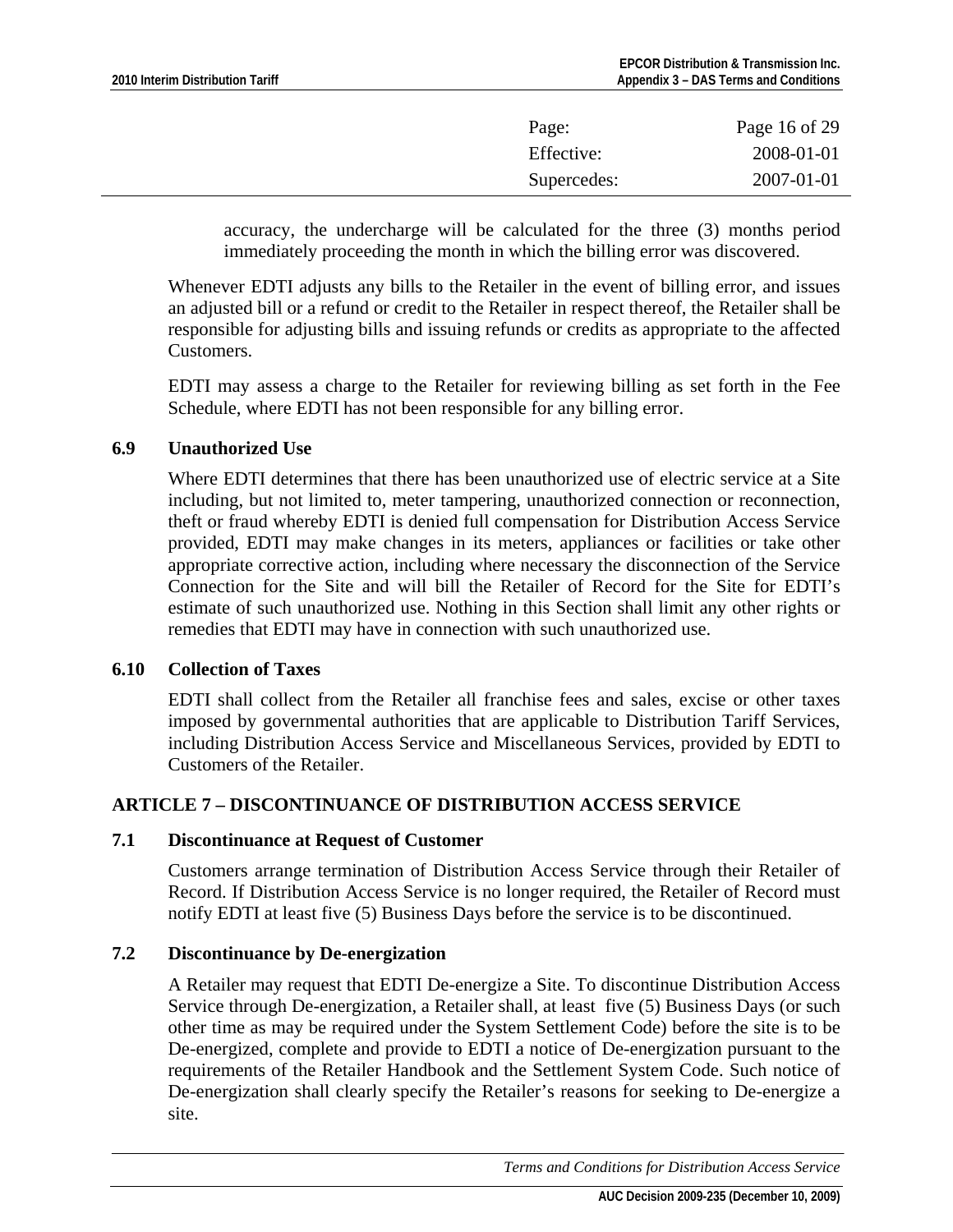| Page:       | Page 17 of 29 |
|-------------|---------------|
| Effective:  | 2008-01-01    |
| Supercedes: | 2007-01-01    |

EDTI reserves the right, but is not obligated, to verify the identity of the Customer of the Retailer pursuant to which De-energization has been requested, and the accuracy of the Customer Information that has been provided by the Retailer.

Upon receipt of such notice EDTI will either:

- (a) process the De-energization within five (5) Business Days (or such other time as may be required under the System Settlement Code); or
- (b) notify the Retailer within two (2) Business Days (or such other time as may be required under the System Settlement Code) that the notice of De-energization has been rejected and the reasons for such rejection. Upon receipt of the rectified notice of De-energization, EDTI will, within five (5) Business Days (or such other time as may be required under the System Settlement Code), process the Deenergization.

Notwithstanding the foregoing:

- (c) EDTI may reject the notice of De-energization if EDTI, acting reasonably, determines that any information required in the application, including the Customer Information provided by the Retailer, is false, incomplete or inaccurate in any respect;
- (d) EDTI will not process a De-energization if:
	- (i) EDTI believes De-energization could cause any actual or threatened danger to life or property or
	- (ii) the Customer is a residential rate classification Customer, the request for the De-energization is for non-payment and the De-energization would occur at any time during the period from October 15 to April 15 or at any other time when the temperature is forecast to be below 0 degrees Celsius in the 24 hour period immediately following the proposed De-energization provided that EDTI may, in its discretion, install a device to limit or reduce the amount of Energy provided to the Customer.

At the request of the Retailer or the Customer, EDTI will leave all of its Facilities in place after the Point of Service has been de-energized provided that, if the Point of Service remains de-energized for a period in excess of three (3) months, EDTI may remove its Facilities.

Upon De-energization, the Retailer will remain as the Customer's Retailer of Record unless a De-Select Request is submitted by the Retailer to EDTI and the process has been completed successfully.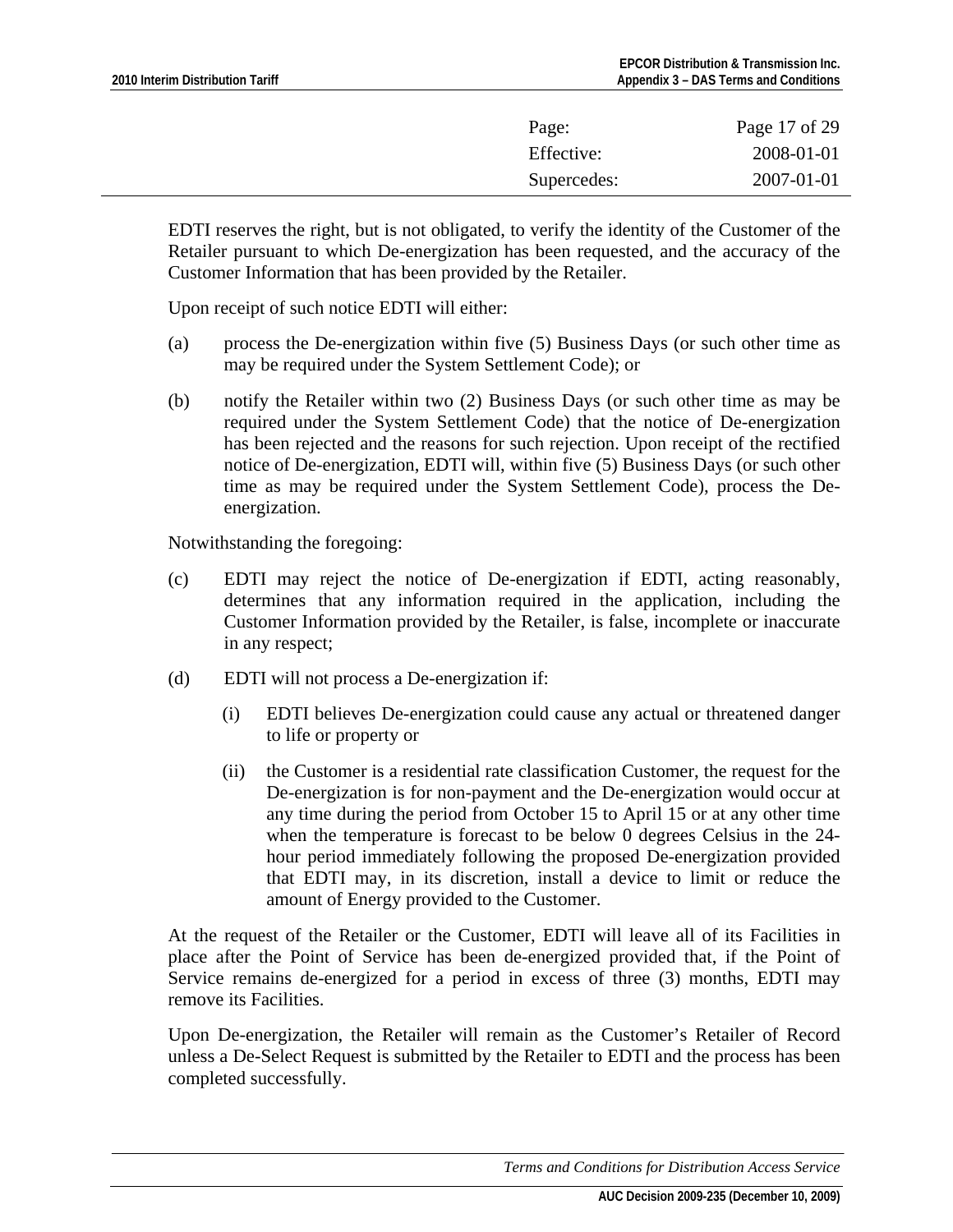<span id="page-17-0"></span>

| Page:       | Page 18 of 29 |
|-------------|---------------|
| Effective:  | 2008-01-01    |
| Supercedes: | 2007-01-01    |

The Retailer is responsible to ensure that its Customer is provided notice of a Deenergization and for the consequences of the De-energization. EDTI will have no liability for any disputes between the Customer and the Retailer in relation to a De-energization.

### **7.3 Discontinuance by EDTI**

EDTI may discontinue Distribution Access Service to a Retailer if any of the following occur:

- (a) if the Retailer sells Electricity to Customers whose annual consumption is below 250,000 kWh, the Retailer's license issued pursuant to the *Fair Trading Act,*R.S.A. 2000, c. F-2, has been revoked or not renewed, or
- (b) the Retailer has failed to meet its obligations under these Terms and Conditions or its Distribution Services Agreement with EDTI, or
- (c) the Retailer has failed to meet its security requirements pursuant to Article 8

Notification of discontinuance will be made electronically to the Retailer.

## **ARTICLE 8 – SECURITY REQUIREMENTS**

### **8.1 Security**

The Retailer shall provide the security deposit required under the Distribution Tariff Regulation to ensure that the Retailer is and remains of sufficient financial standing to meet its ongoing financial obligations.

The Retailer's application to EDTI for service under the Distribution Tariff must include the Retailer's projected value of its payments to EDTI under EDTI's Distribution Tariff over the period provided in section 8 of the Distribution Tariff, the Retailer's current Credit Rating, if it is seeking a reduction in its security deposit, and the current Credit Rating of any proposed guarantors, if the Retailer's security deposit will include a guarantee.

For the purposes of projecting the Retailer's payments under EDTI's Distribution Tariff pursuant to section 8(2)(b) of Distribution Tariff Regulation the total of:

- (a) twenty (20) days; plus
- (b) the number of days between consecutive bills issued by EDTI to the Retailer; plus
- (c) the number of days from the issuance of a bill by EDTI until payment is due from the Retailer;

shall equal thirty-four (34) days.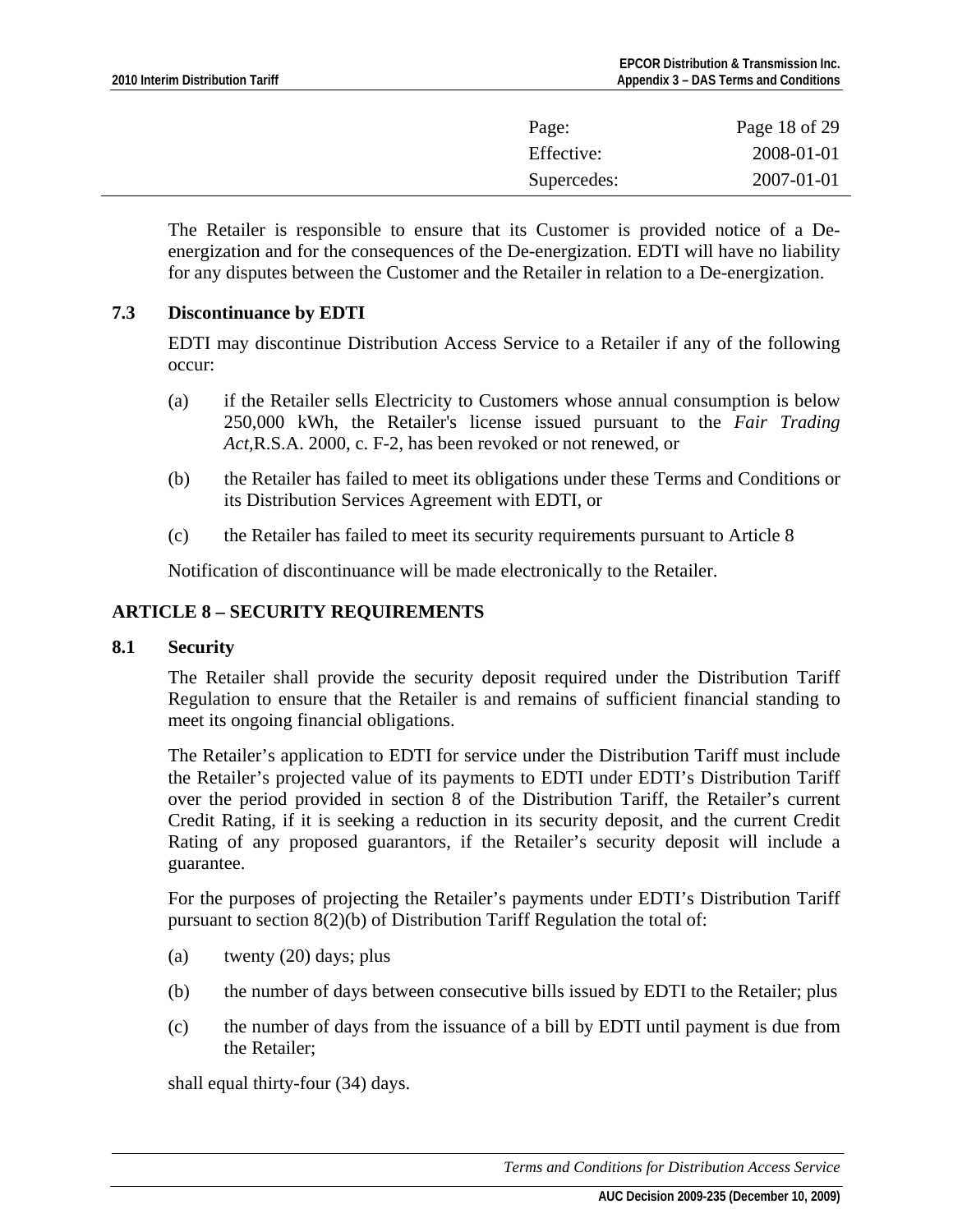<span id="page-18-0"></span>

| Page:       | Page 19 of 29 |
|-------------|---------------|
| Effective:  | 2008-01-01    |
| Supercedes: | 2007-01-01    |

EDTI will confirm the Credit Rating of the Retailer, if provided, and the Credit Rating of any guarantor, if any, providing a guarantee as a security deposit. If the Retailer or guarantor has obtained more than one Credit Rating, the lowest Credit Rating will be used in the assessment.

EDTI, subject to review and assessment, shall confirm the amount of security required to be provided by the Retailer, taking into account any reduction that the Retailer may be entitled to under section 9 of the Distribution Tariff Regulation and notify the Retailer of its security requirement within twenty (20) Business Days of the Retailer's complete application for Distribution Access Service.

Subject to section 9 of the Distribution Tariff Regulation, the Retailer shall provide security in the form of a financial deposit, a bond, an irrevocable letter of credit or an irrevocable guarantee from a person, other than the Retailer, with a Credit Rating, or a combination thereof, in each case in a form acceptable to EDTI.

## **8.2 Maintenance of Security**

As required by section 8 of the Distribution Tariff Regulation, if a retailer's actual outstanding charges under EDTI's Distribution Tariff are materially greater than the projected value provided by the Retailer under Section 8.1 of these Terms and Conditions, EDTI will update the projection and, if additional security is required based on the updated projection, require the Retailer to provide additional security. The Retailer must provide the additional security within five (5) Business Days of EDTI's request to do so as required under section 8 of the Distribution Tariff Regulation.

A Retailer whose security deposit has been reduced pursuant to the Distribution Tariff Regulation by virtue of its Credit Rating shall report to EDTI any downgrading of its Credit Rating within two (2) Business Days of the downgrading and must provide any additional security required as a result of the downgrading within five (5) Business Days of the downgrading as required under section 9 of the Distribution Tariff Regulation.

If the Retailer fails to provide any additional security that it is required to provide, EDTI reserves the right to suspend the provision of additional Distribution Access Service until the Retailer provided EDTI with the required security.

A Retailer must maintain the required amount of security deposit until all obligations of the Retailer under EDTI's Distribution Tariff are satisfied.

### **8.3 Use of Security**

If a Retailer defaults in paying any amounts owing under EDTI's Distribution Tariff, EDTI will provide the Retailer notice as required by section 12 of the Distribution Tariff Regulation and will be entitled to draw on the security deposit of the Retailer to recover the Retailer's arrears including any accrued interest if they are not paid within three (3)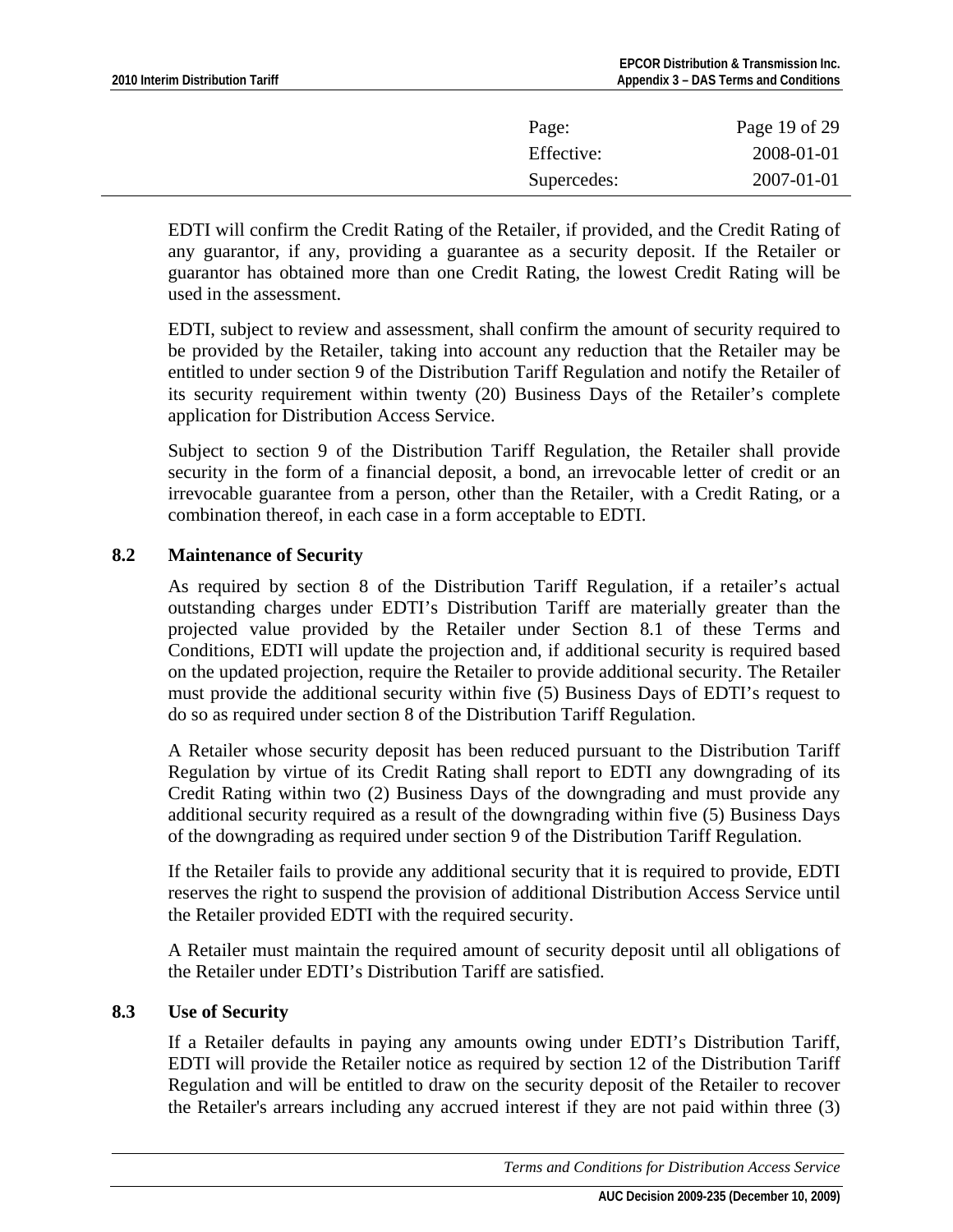<span id="page-19-0"></span>

| Page:       | Page 20 of 29 |
|-------------|---------------|
| Effective:  | 2008-01-01    |
| Supercedes: | 2007-01-01    |

Business Days after the date of the notice, provided that EDTI shall be entitled to draw on the security deposit without notice if, in the opinion of EDTI, the giving of such notice would impair EDTI's ability to make a claim against the Retailer's security or to deduct the unpaid arrears from the Retailer's financial deposit. EDTI may require additional security to replace the security drawn down because of the default by the Retailer. The Retailer must provide the additional security within five (5) Business Days of EDTI's request to do so.

### **8.4 Suspension of Service**

If the Retailer fails to provide any security that it is required to provide under this Article 8, EDTI reserves the right to suspend the provision of additional Distribution Access Service until the Retailer provides EDTI with the required security.

#### **8.5 Costs of Security**

All costs associated with the provisions of the security required to be provided by a Retailer for its obligations under EDTI's Distribution Tariff are the responsibility of the Retailer.

#### **ARTICLE 9 – METERING**

### **9.1 Meter Reading**

EDTI shall make an actual meter reading for each Point of Service for which it provides Distribution Access Service for Customers of the Retailer in accordance with EDTI's meter reading schedule. At the request of a Retailer of Record, EDTI shall make an actual meter reading, off-cycle, as may be requested by the Retailer and EDTI will charge the Retailer for additional meter reading expense as set forth in the Fee Schedule.

### **9.2 Record**

An accurate record of meter readings will be kept by EDTI which will be the basis for billing by EDTI to the Retailer in accordance with the Distribution Tariff.

#### **9.3 Estimated Consumption and Demand**

The amount of energy used by a Customer will be estimated by EDTI based on the best available sources of information and evidence in the following circumstances:

- (a) where the Customer's Point of Service is not metered;
- (b) where a meter is inaccessible due to conditions on the Customer's premises;
- (c) where the meter is not scheduled to be read;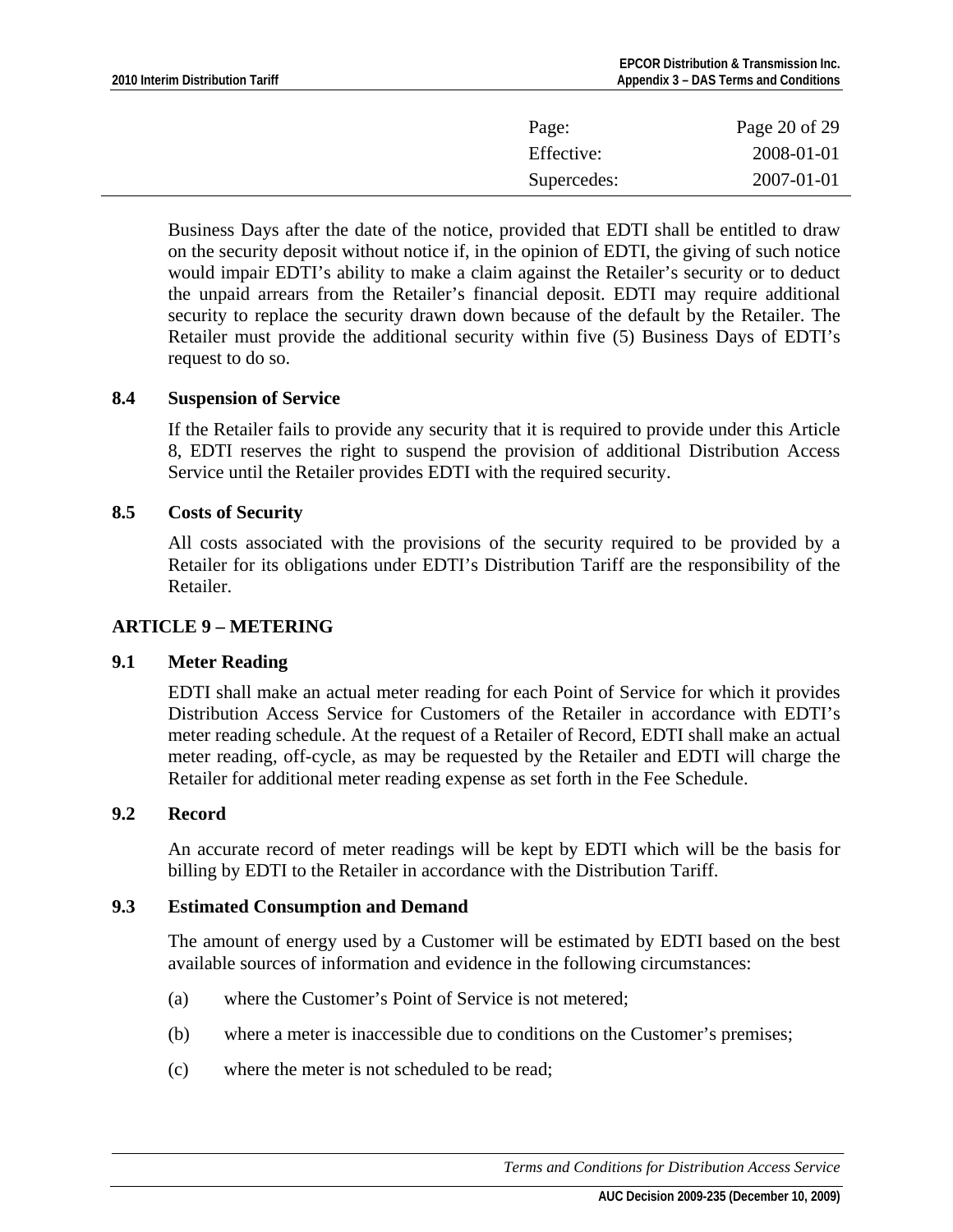<span id="page-20-0"></span>

| Page:       | Page 21 of 29 |
|-------------|---------------|
| Effective:  | 2008-01-01    |
| Supercedes: | 2007-01-01    |

- (d) where it is determined that the amount of energy used was different from that recorded or billed due to incorrect billing procedures;
- (e) where a meter reading schedule or a meter change creates a transition period in EDTI's billing cycle; or
- (f) if the seal of a meter is broken or if the meter does not register correctly, regardless of the cause.

For small general service Customers whose load requirements are small, consistent, and can be accurately predicted, the billing demand may be determined, at the sole discretion of EDTI, from the nameplate rating of the Customer's equipment rather than being metered.

The demand of certain equipment which is used for short periods of time, such as arc welders, does not fully register on the thermal demand meters. Points of Service which include this type of equipment may be billed on an estimated demand.

If requested by the Retailer, EDTI will provide the Retailer with a description of the methodology used to estimate the use of energy by the Customers of the Retailer.

## **9.4 Other Metering Services**

At the request by the Retailer, or with the Retailer's consent, EDTI may provide other metering services, above standard metering service, in its discretion, acting reasonably, and may charge separate fees for such service.

## **9.5 Meter Testing**

At the request of a Retailer, EDTI shall arrange for on-site meter verification and if necessary, shall arrange for a meter to be tested by an official designated for that purpose by Measurement Canada or accredited agency as may, from time to time, be designated for this purpose. EDTI charges a fee as set forth in the Fee Schedule. If the meter is inaccurate, EDTI will refund the fee and make appropriate adjustments to the applicable Retailer's bills. If the meter is found to be accurate, EDTI will keep the fee to cover the cost of testing the meter.

### **9.6 Adjustments for Faulty Metering**

EDTI may make consumption and demand adjustments for faulty metering:

- (a) if the seal of a meter is broken or if the meter does not register correctly regardless of the cause;
- (b) when a Point of Service has been unmetered or incorrectly metered, regardless of the cause, or when a meter is found to be inaccurate in accordance with the *Electricity and Gas Inspection Act*, R.S. 1985, c. E-4 as amended from time to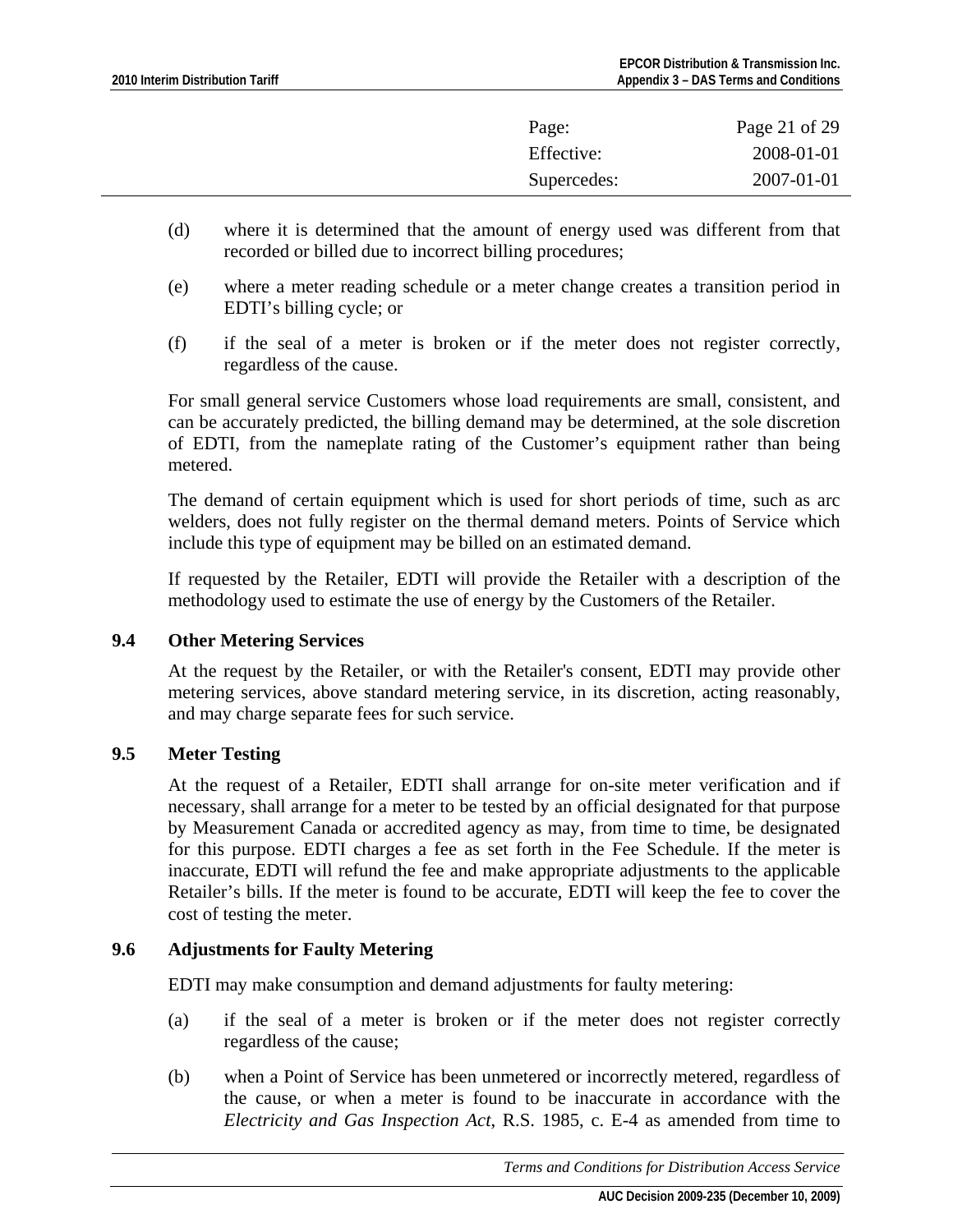<span id="page-21-0"></span>

| Page:       | Page 22 of 29 |
|-------------|---------------|
| Effective:  | 2008-01-01    |
| Supercedes: | 2007-01-01    |

time; in these cases EDTI will make adjustments for a period not exceeding three (3) months, unless it can be shown that the error was due to some specific reported cause, the date of which can be fixed, in which case the actual date shall be used; or

(c) where a Point of Service is unmetered and any seal attached to motors or other equipment is broken or any unauthorized change in the Facilities has been made.

Notwithstanding the section "Adjustment of Bills in Event of Billing Error", in any of the above noted cases EDTI may make adjustments for the lesser of the period of the error or one (1) year.

## **ARTICLE 10 – LOAD SETTLEMENT**

### **10.1 Request for Information**

A Retailer may request profiling and settlement information above the basic service provisions for Load Settlement specified in the Settlement System Code providing:

- (a) the Retailer provides a written request to EDTI outlining the purpose for the additional settlement information; and
- (b) the additional settlement information applies only to the Customers of the Retailer.

Upon satisfaction of the above requirements, EDTI will advise the Retailer in a written proposal of the type of work, time of delivery and charges necessary to provide the additional settlement information to the Retailer.

### **10.2 Liability**

The process of Retailer Load estimation involves statistical samples and estimating error. EDTI shall not be responsible for any sampling or estimating errors and shall not be liable to any Retailer for any costs that are associated with such errors.

## **ARTICLE 11 – LIABILITY AND INDEMNITY**

## **11.1 EDTI Liability**

Notwithstanding any other provision of these Terms and Conditions or any provision of any agreement between EDTI and a Retailer relating to the provision of Distribution Tariff Services (an "EDTI Agreement") EDTI, its directors, officers, agents, employees and representatives ("EDTI Parties") shall not be liable to the Customer, its directors, officers, agents, employees and representatives (collectively, the "Retailer Parties" and, individually, a "Retailer Party") for any loss, injury, damage, expense, charge, cost or liability of any kind suffered or incurred by the Retailer Parties, or any of them, whether of a direct, indirect, special or consequential nature, howsoever or whensoever caused,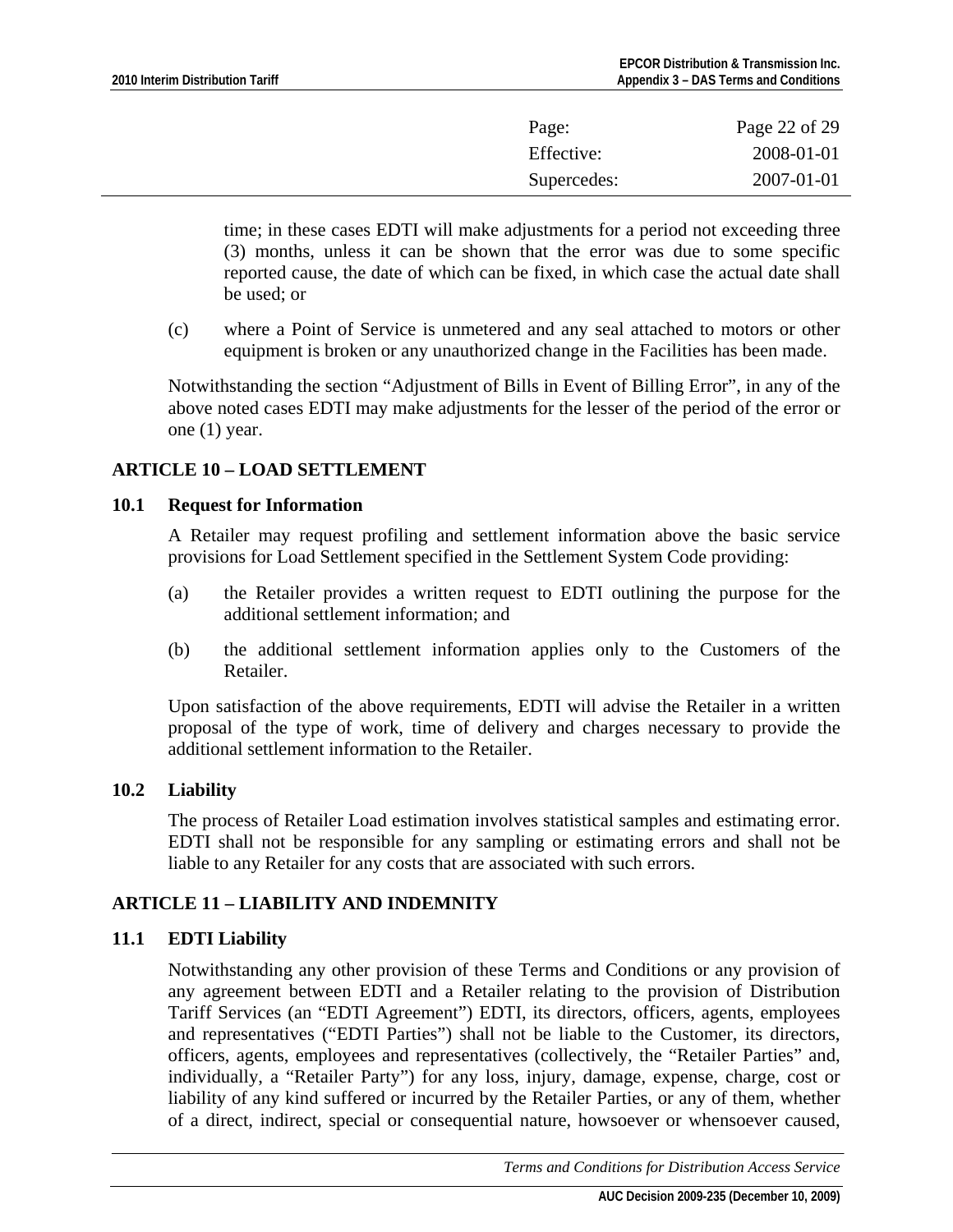<span id="page-22-0"></span>

| Page:       | Page 23 of 29 |
|-------------|---------------|
| Effective:  | 2008-01-01    |
| Supercedes: | 2007-01-01    |

and whether in any way caused by or resulting from the acts or omissions of the EDTI Parties, or any of them, except for direct property damages incurred by the Retailer as a direct result of a breach of these Terms and Conditions or applicable EDTI Agreement or other act or omission by an EDTI Party, which breach or other act or omission is caused by the negligence or willful act or omission of harm of such EDTI Party. Any liability under this Section will be limited to an amount in proportion to the degree to which the EDTI Party acting negligently or willfully is determined to be at fault. For the purpose of the foregoing and without otherwise restricting the generality thereof, "direct property damage" shall not include loss of revenue, loss of profits, loss of earnings, loss of production, loss of contract, cost of purchased or replacement capacity and energy, cost of capital, and loss of use of any facilities or property, or any other similar damage or loss whatsoever.

### **11.2 Release**

Subject to Section 11.1 above, none of the EDTI Parties (as defined above) will be liable to any of the Retailer Parties (as defined above) for any damages, costs, expenses, injuries, losses, or liabilities suffered or incurred by the Retailer Parties or any of them, howsoever and whensoever caused, and each Retailer Party hereby forever releases each of the EDTI Parties from any liability or obligation in respect thereof.

## **11.3 Retailer Liability**

## **11.3.1 General**

In addition to any other liability provisions set out in these Terms and Conditions or any provision in an EDTI Agreement (as defined above), a Retailer Party (as defined above) shall be liable for any damages, costs, expenses, injuries, losses, or liabilities suffered or incurred by EDTI Parties (as defined above), whether of a direct or indirect nature, caused by or arising from any acts or omissions of a Retailer Party that result in a breach ("Breach") of these Terms and Conditions or the applicable EDTI Agreement, or any negligent or willful acts or omissions of harm of a Retailer Party outside of a Breach. Any liability under this section will be limited to an amount in proportion to the degree to which the Retailer Party is at fault.

## **11.3.2 Indemnification by Retailer of EDTI for Third Party Claims**

(a) A Retailer (the "Indemnitor") shall indemnify and hold harmless EDTI Parties (as defined above) ("Indemnitee(s)") from and against any direct damages, injuries, losses and other liabilities claimed against the Indemnitee or any of them, and all related costs and expenses (including reasonable legal fees) suffered or incurred by any of them in relation to any claims, causes of action, actions, suits or proceedings by a third party ("Claim") which arise from damage to property or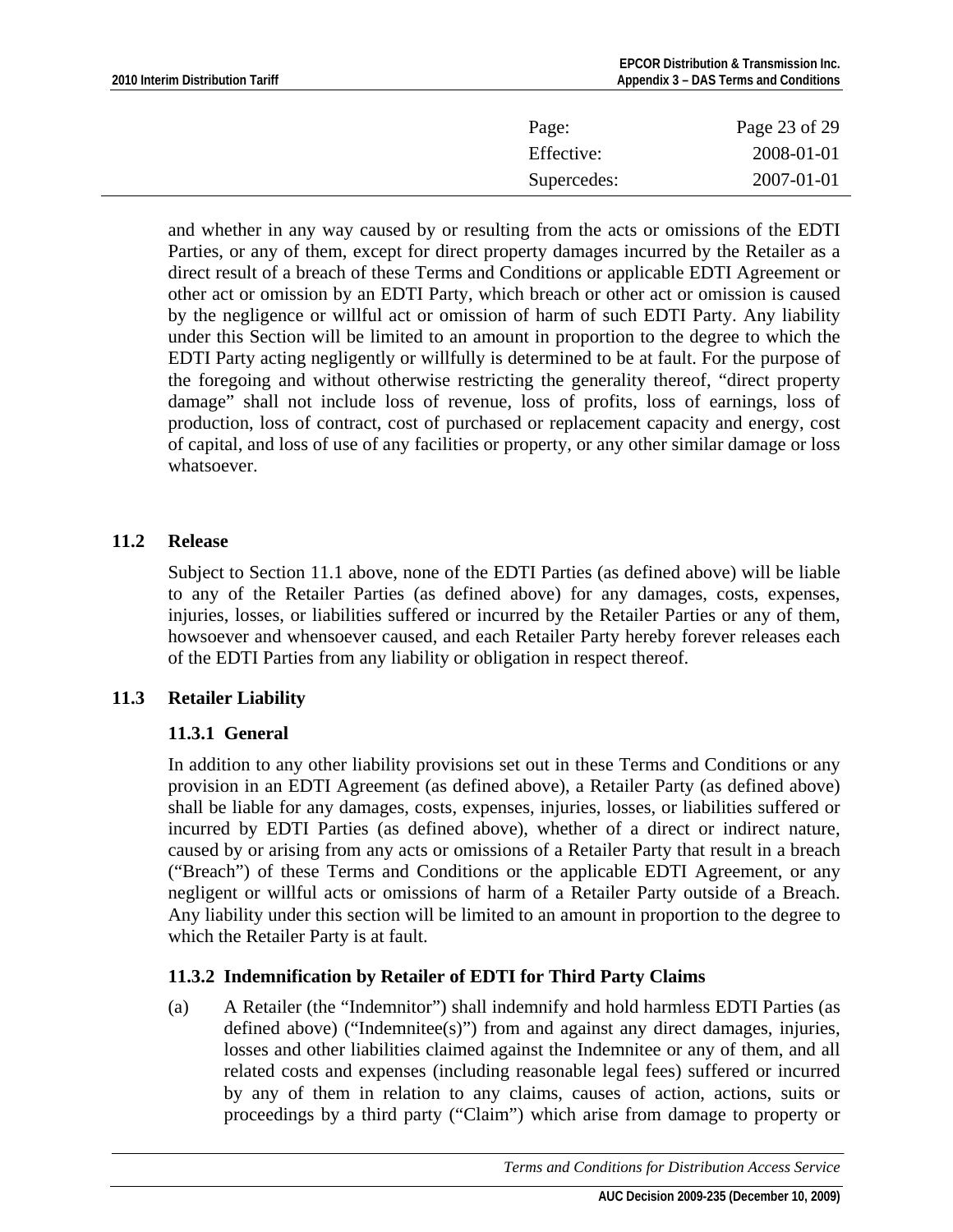| Effective:  | Page: | Page 24 of 29 |
|-------------|-------|---------------|
|             |       | 2008-01-01    |
| Supercedes: |       | 2007-01-01    |

injury to or death of persons resulting from the Indemnitor's failure to perform its obligations under these Terms and Conditions or the applicable EDTI Agreement (as defined above), which failure is caused by the negligence or willful act or omission of harm of the Indemnitor acting within the scope of its authority or employment. The indemnity under this section will be limited to an amount in proportion to the degree to which the Indemnitor is at fault.

- (b) In the event that an Indemnitee is entitled to and desires to assert its right to indemnification from an Indemnitor under this Section, such Indemnitee will give the Indemnitor prompt notice of the Claim, which shall describe the Claim in reasonable detail and shall indicate the estimated amount, if practicable, of the indemnifiable loss that has been or may be sustained by the Indemnitee. The failure to promptly notify the Indemnitor hereunder shall not relieve the Indemnitor of its obligations hereunder, except to the extent that the Indemnitor is actually and materially prejudiced by the failure to so notify promptly.
- (c) Subject to Section 11.3.2(b) hereof, if the Indemnitor delivers to the Indemnitee a written acknowledgement of its unconditional and irrevocable obligation to indemnify the Indemnitee under Section 11.3.2(a) in respect of:
	- (i) all of the damages, injuries, losses, liabilities, costs and expenses that may be claimed against, or suffered or incurred by, the Indemnitee in respect of the Claim within ten (10) days following the Indemnitor's receipt of the Indemnitee's notice of such Claim and if the existence of such obligation to indemnify is made known by the Indemnitor to the third-party claimant (and, if applicable, to the court or other tribunal determining the Claim), the Indemnitee shall make available to the Indemnitor all information in its possession or to which it has access, other than information that has been designated as confidential by the provider of such information, which is or may be relevant to the particular Claim and the Indemnitor shall be entitled, at its option, to take carriage of the defense of the Claim by its own counsel and, if it elects to do so, the Indemnitee shall cooperate with the Indemnitor to the fullest reasonable extent in the defense, settlement or compromise of the Claim; or
	- (ii) some, but less than all, of the damages, injuries, losses, liabilities, costs and expenses that may be claimed against, or suffered or incurred by, the Indemnitee in respect of the Claim within ten (10) days following the Indemnitor's receipt of the Indemnitee's notice of such Claim and if the Indemnitee is of the opinion that the Indemnitor's interests are not in conflict with its own, the Indemnitee shall make available to the Indemnitor all information in its possession or to which it has access, other than information that has been designated as confidential by the provider

*Terms and Conditions for Distribution Access Service*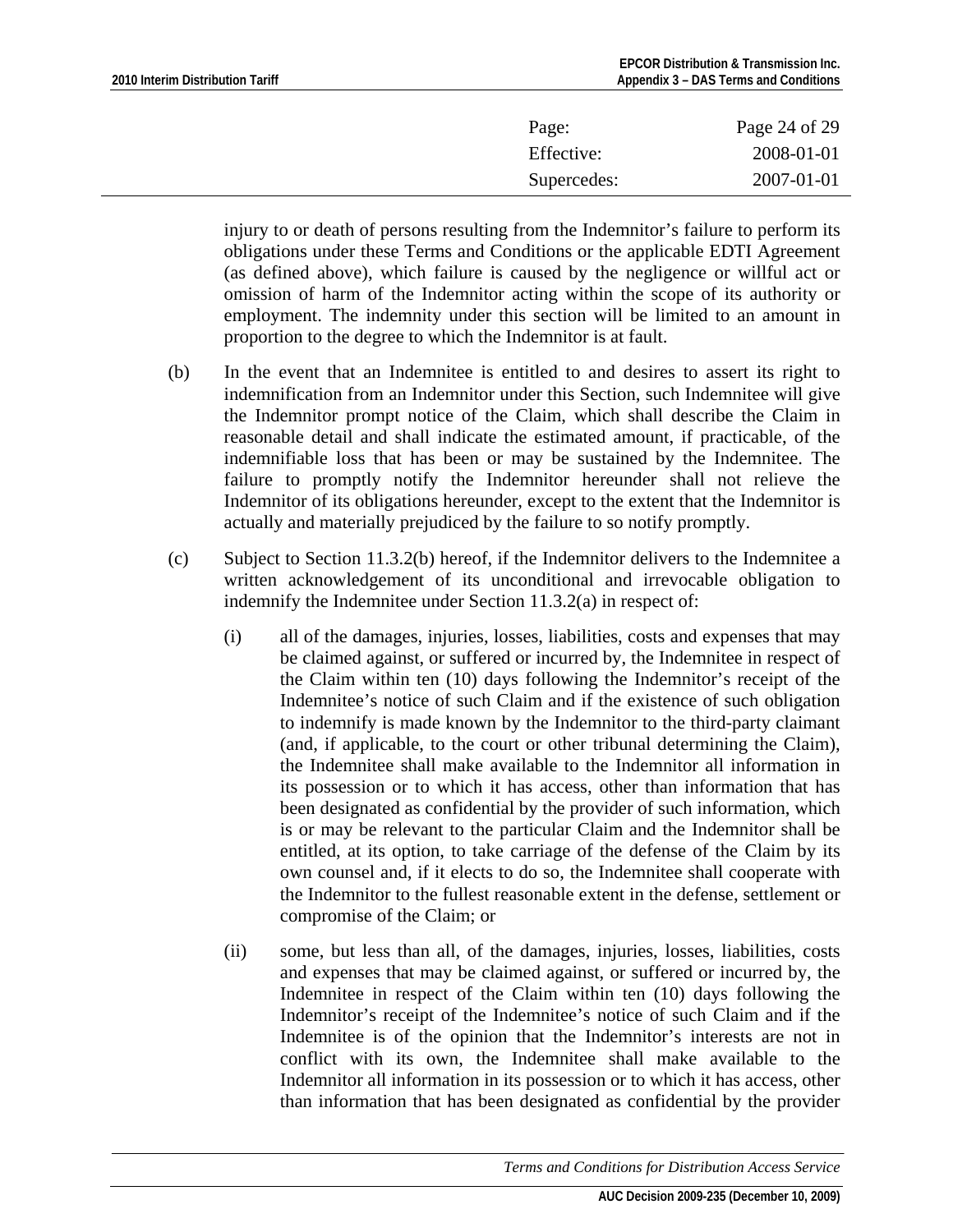<span id="page-24-0"></span>

| Page:       | Page 25 of 29 |
|-------------|---------------|
| Effective:  | 2008-01-01    |
| Supercedes: | 2007-01-01    |

of such information, which is or may be relevant to that portion of the Claim in respect of which the Indemnitor has an obligation to indemnify the Indemnitee and consult with the Indemnitor in respect thereof.

The Indemnitee shall not make any admission of the liability regarding, or settle or compromise, that portion of the Claim in respect of which the Indemnitor has acknowledged its obligation to indemnify the Indemnitee without the written consent of the Indemnitor, which consent shall not be unreasonably withheld.

The provisions of this Section 11.3.2(c) shall not apply in respect of any Claim to which the Indemnitor is, or may reasonably be expected to be, a party and where the Indemnitee is asserting legal defenses in relation to the Claim that conflict with legal defenses being asserted by the Indemnitor.

# **ARTICLE 12 – FORCE MAJEURE**

## **12.1 Force Majeure Relief**

If an event or circumstance of Force Majeure occurs that affects EDTI's ability to provide any Distribution Access Service, EDTI's obligations and responsibilities hereunder and under any agreement relating to the provision of Distribution Access Service, so far as they are affected by the Force Majeure or the consequences thereof, shall be suspended until such Force Majeure or the consequences thereof are remedied and for such period thereafter as may reasonably be required to restore the Distribution Access Service. A Retailer will be required to continue to pay the Minimum Charge, if applicable, during the period in which EDTI claims relief by reason of Force Majeure.

### **12.2 Notice**

EDTI shall promptly give the relevant party notice of the Force Majeure including full particulars hereof and shall promptly give the relevant party notice when the Force Majeure ceases to prevent performance of EDTI's obligations.

## **12.3 Obligation to Remedy**

EDTI shall promptly remedy the cause and effect of the Force Majeure insofar as it is reasonably able to do so.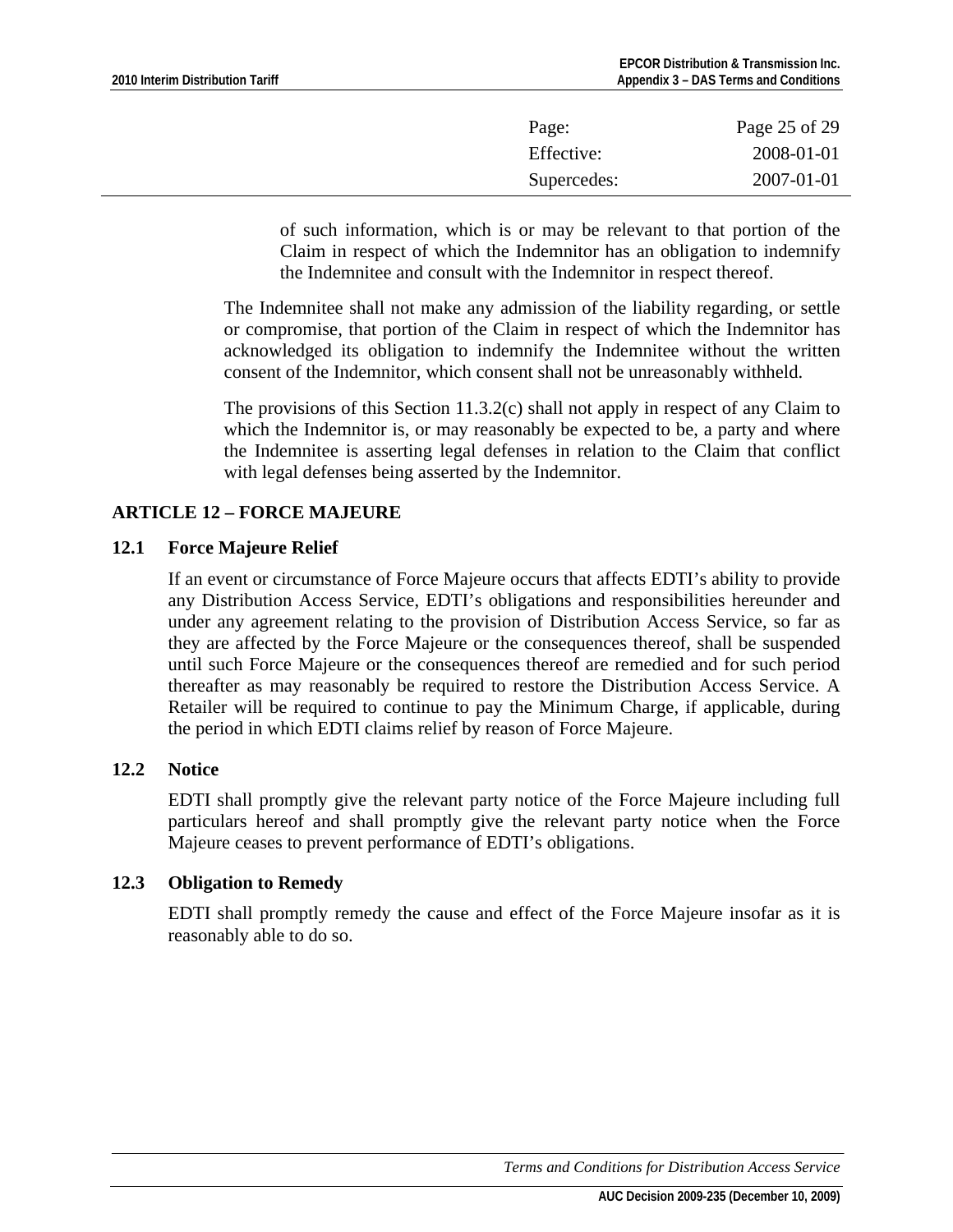<span id="page-25-0"></span>

| Page:       | Page 26 of 29 |
|-------------|---------------|
| Effective:  | 2008-01-01    |
| Supercedes: | 2007-01-01    |

### **12.4 Strikes and Lockouts**

Notwithstanding any other provision of these Terms and Conditions, the settlement of any strike, lockout or other industrial disturbance shall be wholly in the discretion of EDTI and EDTI may settle such strike, lockout or industrial disturbance at such time and on such terms and conditions as it may deem appropriate. No failure or delay in settling such strike, lockout or industrial disturbance shall constitute a cause or event within the control of EDTI or deprive EDTI of the benefits of this Article 12.

### **ARTICLE 13 – DISPUTE RESOLUTION**

### **13.1 Resolution by EDTI and Retailer**

If any dispute between EDTI and a Retailer arises at any time in connection with these Terms and Conditions, EDTI and the Retailer acting reasonably and in good faith, shall use all reasonable efforts to resolve the dispute as soon as possible in an amicable manner. If the dispute cannot be otherwise resolved pursuant to this Article 13, the chief executive officers of EDTI and the Retailer shall meet to attempt to resolve the dispute.

### **13.2 Resolution by Arbitration**

If any dispute has not been resolved pursuant to Section 13.1 hereof within thirty (30) days after notice from EDTI or the Retailer to the other of its desire to have the dispute resolved, then the dispute shall be resolved pursuant to Sections 13.3 to 13.11 hereof. EDTI and the Retailer shall abide by the terms of any award rendered by the arbitrator(s) appointed hereunder without delay.

## **13.3 Arbitrators**

All disputes or differences between EDTI and a Retailer in connection with these Terms and Conditions shall be referred (unless EDTI and the Retailer concur in the appointment of a single arbitrator) to a board of arbitrators consisting of one (1) arbitrator to be appointed by each of EDTI and the Retailer who shall, by instrument in writing, appoint a third arbitrator immediately after they are themselves appointed. Notwithstanding the foregoing, any disputed matters between EDTI and a Retailer relating to an order or direction made or approved by the Commission or falling within the exclusive jurisdiction of the Commission, shall be referred to the Commission for resolution.

### **13.4 Failure to Concur**

EDTI and a Retailer shall be deemed to have failed to concur in the appointment of a single arbitrator if such an arbitrator shall not have been appointed within fifteen (15) days after the serving by either EDTI or the Retailer on the other of notice requesting it to concur in the appointment of such an arbitrator.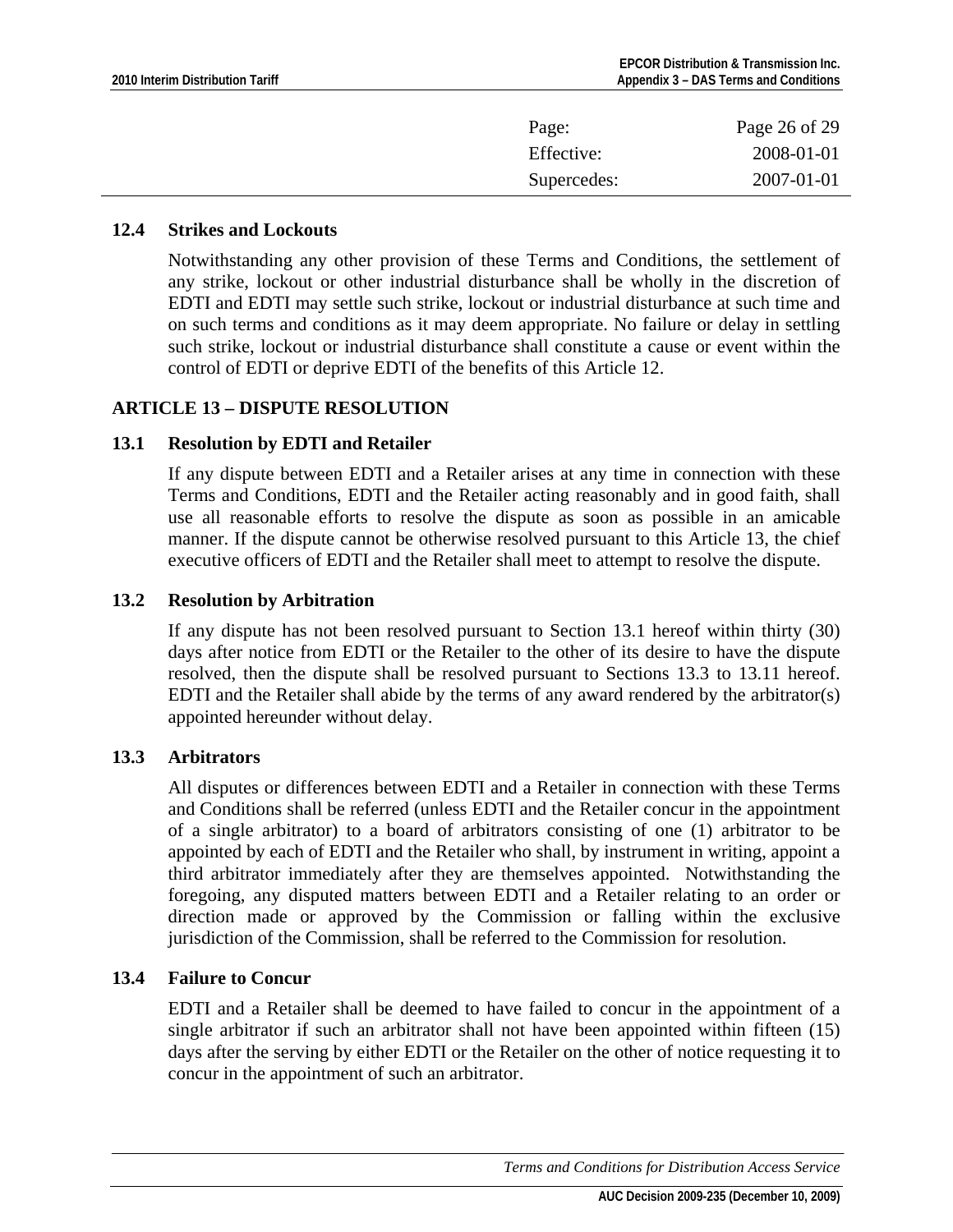<span id="page-26-0"></span>

| Page:       | Page 27 of 29 |
|-------------|---------------|
| Effective:  | 2008-01-01    |
| Supercedes: | 2007-01-01    |

### **13.5 Refusal to Appoint an Arbitrator**

If either EDTI or the Retailer shall neglect or refuse to appoint an arbitrator within fifteen (15) days after the other party (provided such other party has appointed its arbitrator) has served EDTI or the Retailer, as the case may be, with notice to make the appointment, the party who has appointed its arbitrator shall be entitled to apply, upon notice to the other party, to a Justice of the Court of Queen's Bench of Alberta to appoint an arbitrator for the party in default.

### **13.6 Failure to Appoint a Third Arbitrator**

If the arbitrators appointed by EDTI and the Retailer have not, within fifteen (15) days after their appointment or the appointment of the arbitrator last appointed, as the case may be, appointed a third arbitrator, either EDTI or the Retailer shall be entitled to apply upon notice to the other party to a Justice of the Court of Queen's Bench of Alberta to appoint such an arbitrator.

### **13.7 Technical Competence**

Any arbitrator appointed under the provisions of this clause whether by concurrence of EDTI and the Retailer, by either party, by the arbitrators, or by a Justice of the Court of Queen's Bench of Alberta shall, in the opinion of the persons making such appointment, be possessed of such technical or other qualifications as may be reasonably necessary to enable him to properly adjudicate upon the dispute or difference.

### **13.8 Compensation of Arbitrators**

Each party shall be responsible for the costs of the arbitrator appointed by it hereunder. The costs of the third arbitrator shall be divided evenly between the parties.

### **13.9 Application of the Arbitration Act (Alberta)**

Except as herein modified, the provisions of the *Arbitration Act*, R.S.A., 2000, c. A-43, as amended from time to time, shall apply to any arbitration proceeding.

### **13.10 Decisions Binding**

A decision of the single arbitrator or the majority of the three arbitrators named or appointed shall be final and binding upon each of the parties to the dispute or difference.

### **13.11 Continuity of Service**

All performance required under these Terms and Conditions by EDTI and the Retailer and payment therefore shall continue during the dispute resolution proceedings contemplated by this Article 13, provided that in the case of any such proceedings pertaining to amounts payable under these Terms and Conditions, any payments or reimbursements required as a result of the proceedings shall be effective as of a date to be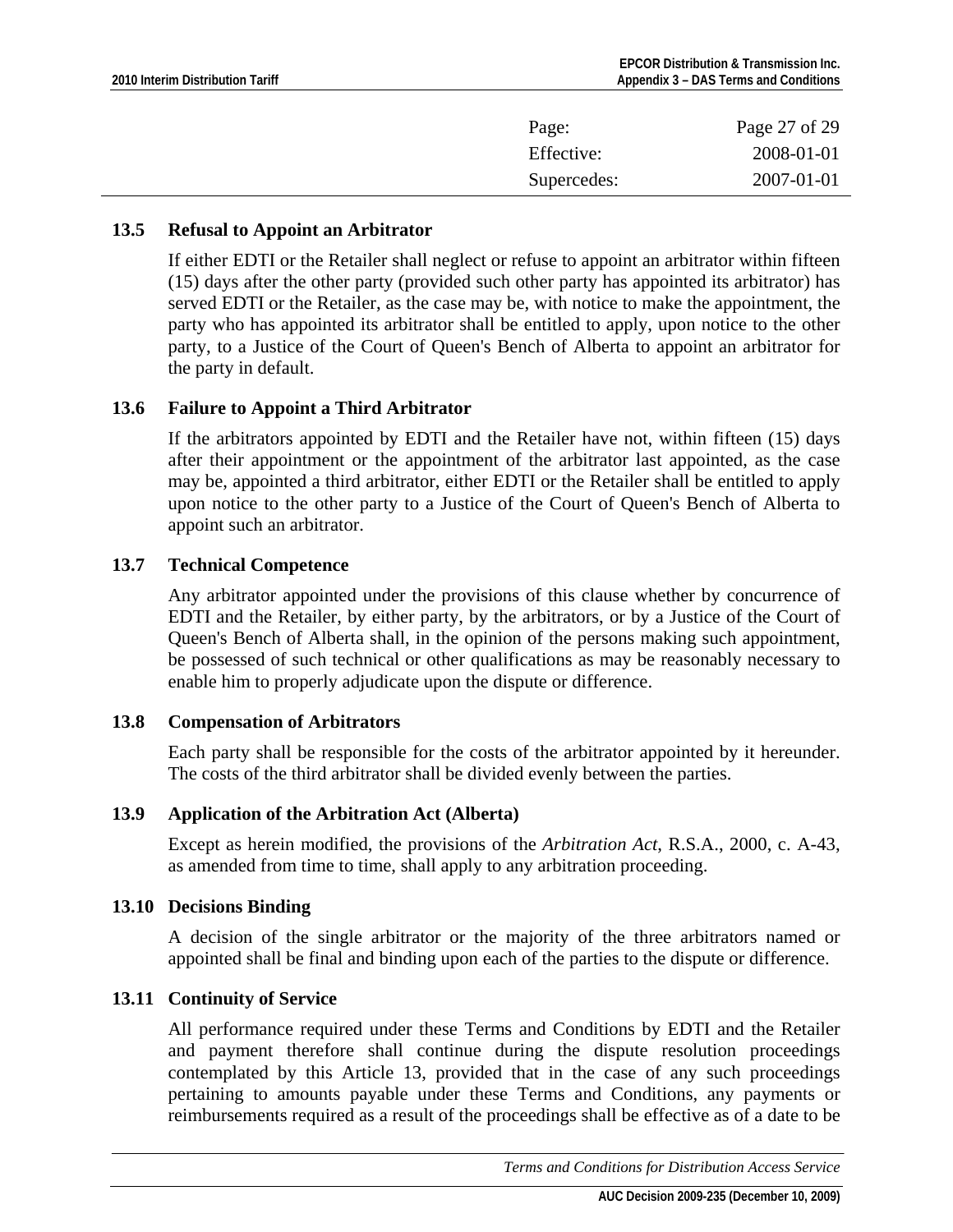<span id="page-27-0"></span>

| Page:       | Page 28 of 29 |
|-------------|---------------|
| Effective:  | 2008-01-01    |
| Supercedes: | 2007-01-01    |

determined in such proceedings and interest shall be paid thereon by the party required to make the payment or reimbursement on the amount thereof at the rate quoted by the Royal Bank of Canada as its "prime rate" from the date so determined until paid.

### **ARTICLE 14 – ADDITIONAL PROVISIONS RELATING TO SERVICES**

#### **14.1 Independent System Operation or Transmission Facility Owner Requirements**

The Retailers acknowledge and agree that EDTI is bound by all operating instructions, policies and procedures of the ISO and transmission facility owners which are needed to maintain the integrity of the Interconnected Electric System. The Retailers acknowledge and agree that they will cooperate with EDTI so that EDTI will be in compliance with all such operating instructions, policies and procedures which include, but are not limited to, those operating instructions, policies and procedures pertaining to minimum and maximum generation emergencies, and supply voltage reduction or full interruption of Customer load by either manual or automatic means.

### **14.2 Compliance with Applicable Legal Authorities**

EDTI and the Retailer are subject to, and shall comply with, all existing or future applicable federal, provincial and local laws, all existing or future orders or other actions of the ISO or of governmental authorities having applicable jurisdiction. EDTI will not violate, directly or indirectly, or become a party to a violation of any applicable requirement of the ISO or any applicable federal, provincial or local statute, regulation, bylaw, rule or order in order to provide Distribution Tariff Services to the Retailer or a Customer of the Retailer. EDTI's obligation to provide Distribution Tariff Services is subject to the condition that all requisite governmental and regulatory approvals for the provision of such Distribution Tariff Services will have been obtained and will be maintained in force during such period of Distribution Tariff Services.

### **14.3 Service Interruption**

While EDTI takes all reasonable efforts to guard against interruptions, it does not guarantee uninterrupted service. Without liability of any kind to EDTI, EDTI shall have the right to disconnect or otherwise curtail, interrupt or reduce Distribution Tariff Service to Customers whenever EDTI reasonably determines, or when EDTI is directed by the ISO, that such a disconnection, curtailment, interruption or reduction is:

- (a) necessary to facilitate construction, installation, maintenance, repair, replacement or inspection of any of EDTI's Facilities;
- (b) to maintain the safety and reliability of EDTI's distribution system; or,